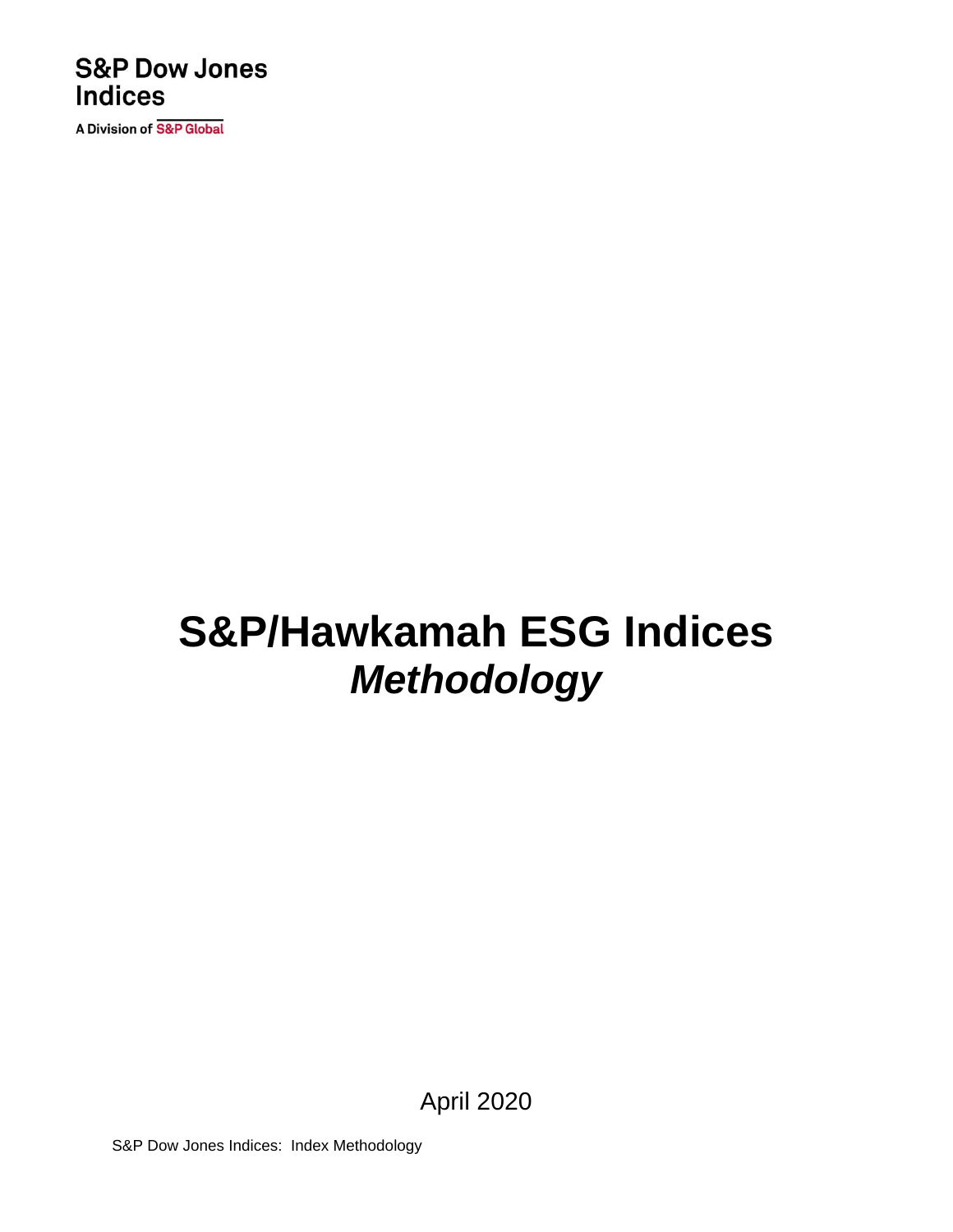### Table of Contents

| Introduction                |                                                                   | 3               |
|-----------------------------|-------------------------------------------------------------------|-----------------|
|                             | <b>Index Objective</b>                                            | 3               |
|                             | <b>Highlights</b>                                                 | $\mathbf{3}$    |
|                             | <b>Index Family</b>                                               | 3               |
|                             | Partnership                                                       | 3               |
|                             | <b>Supporting Documents</b>                                       | 4               |
| <b>Eligibility Criteria</b> |                                                                   | 5               |
|                             | <b>Index Universe</b>                                             | 5               |
|                             | <b>Eligibility Factors</b>                                        | 5               |
| <b>Index Construction</b>   |                                                                   | 6               |
|                             | <b>Constituent Selection</b>                                      | 6               |
|                             | S&P/Hawkamah ESG Pan Arab Index                                   | $6\phantom{1}6$ |
|                             | <b>S&amp;P/Hawkamah ESG UAE Index</b>                             | 6               |
|                             | <b>Constituent Weightings</b>                                     | 6               |
|                             | <b>Index Calculations</b>                                         | $6\phantom{1}6$ |
| <b>Index Maintenance</b>    |                                                                   | $\overline{7}$  |
|                             | <b>Reconstitution</b>                                             | $\overline{7}$  |
|                             | <b>Additions and Deletions</b>                                    | 7               |
|                             | <b>Corporate Actions</b>                                          | $\overline{7}$  |
|                             | <b>Ongoing Maintenance</b>                                        | $\overline{7}$  |
|                             | <b>Quarterly Updates</b>                                          | 7               |
|                             | <b>Currency of Calculation and Additional Index Return Series</b> | 8               |
|                             | <b>Base Date and History Availability</b>                         | 8               |
| <b>Index Data</b>           |                                                                   | 9               |
|                             | <b>Calculation Return Types</b>                                   | 9               |
| <b>Index Governance</b>     |                                                                   | 10              |
|                             | <b>Index Committee</b>                                            | 10              |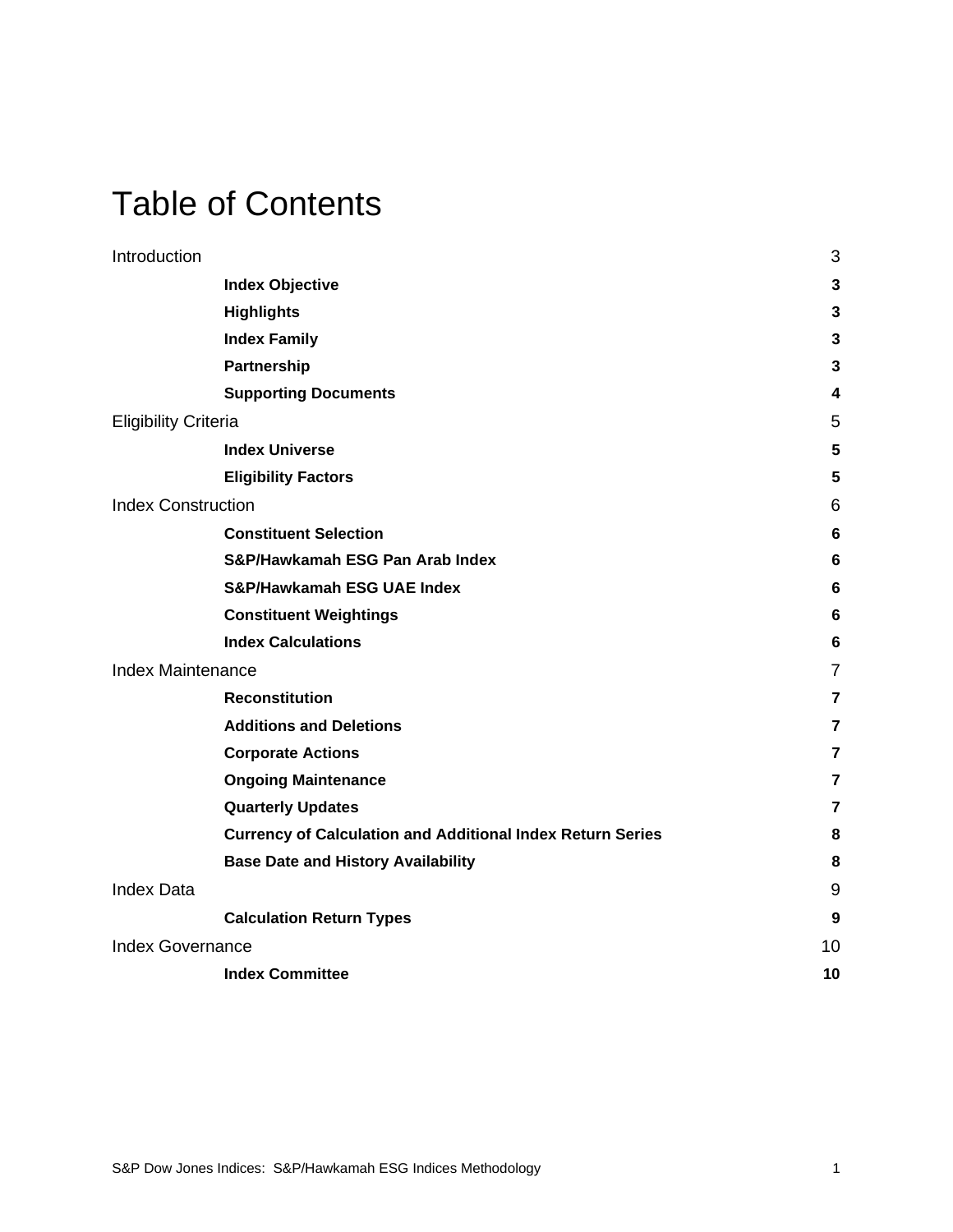| <b>Index Policy</b>        |                                                                        | 11 |
|----------------------------|------------------------------------------------------------------------|----|
|                            | <b>Announcements</b>                                                   | 11 |
|                            | <b>Pro-forma Files</b>                                                 | 11 |
|                            | <b>Holiday Schedule</b>                                                | 11 |
|                            | Rebalancing                                                            | 11 |
|                            | <b>Unexpected Exchange Closures</b>                                    | 11 |
|                            | <b>Recalculation Policy</b>                                            | 11 |
|                            | <b>Contact Information</b>                                             | 11 |
| <b>Index Dissemination</b> |                                                                        | 12 |
|                            | <b>Tickers</b>                                                         | 12 |
|                            | <b>Index Data</b>                                                      | 12 |
|                            | <b>Web site</b>                                                        | 12 |
| Appendix I                 |                                                                        | 13 |
|                            | <b>Environmental, Social &amp; Governance (ESG) Scores</b>             | 13 |
| Appendix II                |                                                                        | 14 |
|                            | T&D Template for Assessing Conduct on Governance of Pan Arab Companies | 14 |
| Appendix III               |                                                                        | 19 |
|                            | T&D Template for Assessing Environment and Social Conduct (E&S)        |    |
|                            | of Pan Arab Companies                                                  | 19 |
| <b>Disclaimer</b>          |                                                                        | 23 |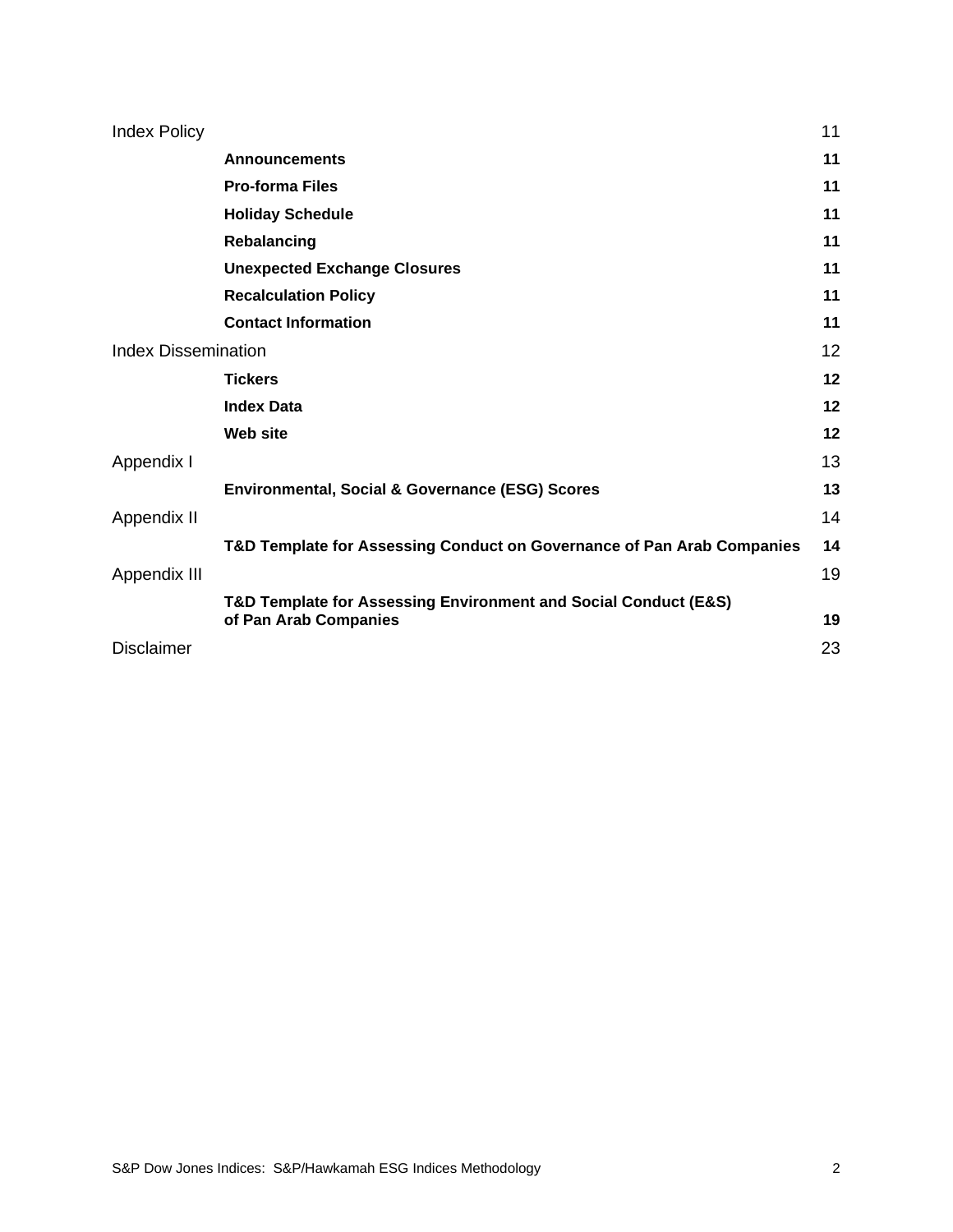### <span id="page-3-0"></span>Introduction

#### <span id="page-3-1"></span>**Index Objective**

The S&P/Hawkamah ESG Indices measure the performance of companies in the Pan Arab region selected with environmental, social, and governance (ESG) criteria that also meet the requirements detailed in *Eligibility Criteria*. Index constituents are weighted by ESG score.

#### <span id="page-3-2"></span>**Highlights**

S&P Dow Jones Indices and Hawkamah (the Institute for Corporate Governance in the MENA region) have joined together to create Environment, Social, and Governance (ESG) indices, the S&P/Hawkamah ESG Indices, for the Pan Arab region. The ESG scores used are compiled by Hawkamah.

#### <span id="page-3-3"></span>**Index Family**

The index family includes the following:

- **S&P/Hawkamah ESG Pan Arab Index.** The index measures the performance of 50 companies among the highest scoring, by ESG Score, from the largest 150 companies, by float-adjusted market capitalization (FMC), within the S&P Pan Arab Composite Index (the underlying index). Constituents must also satisfy the minimum liquidity eligibility factor defined in *Eligibility Criteria*.
- **S&P/Hawkamah ESG UAE Index.** The index measures the performance of the top 20 companies, by ESG Score, from the S&P UAE Domestic Price Index (the underlying index), that satisfy the minimum liquidity eligibility factor defined in *Eligibility Criteria*.

#### <span id="page-3-4"></span>**Partnership**

The S&P/Hawkamah ESG indices have been created by S&P Dow Jones Indices and Hawkamah. The ESG score research, score calculation, and management is carried out by Hawkamah; S&P Dow Jones Indices provides the methodology for defining ESG criteria, and developed and calculates the index family.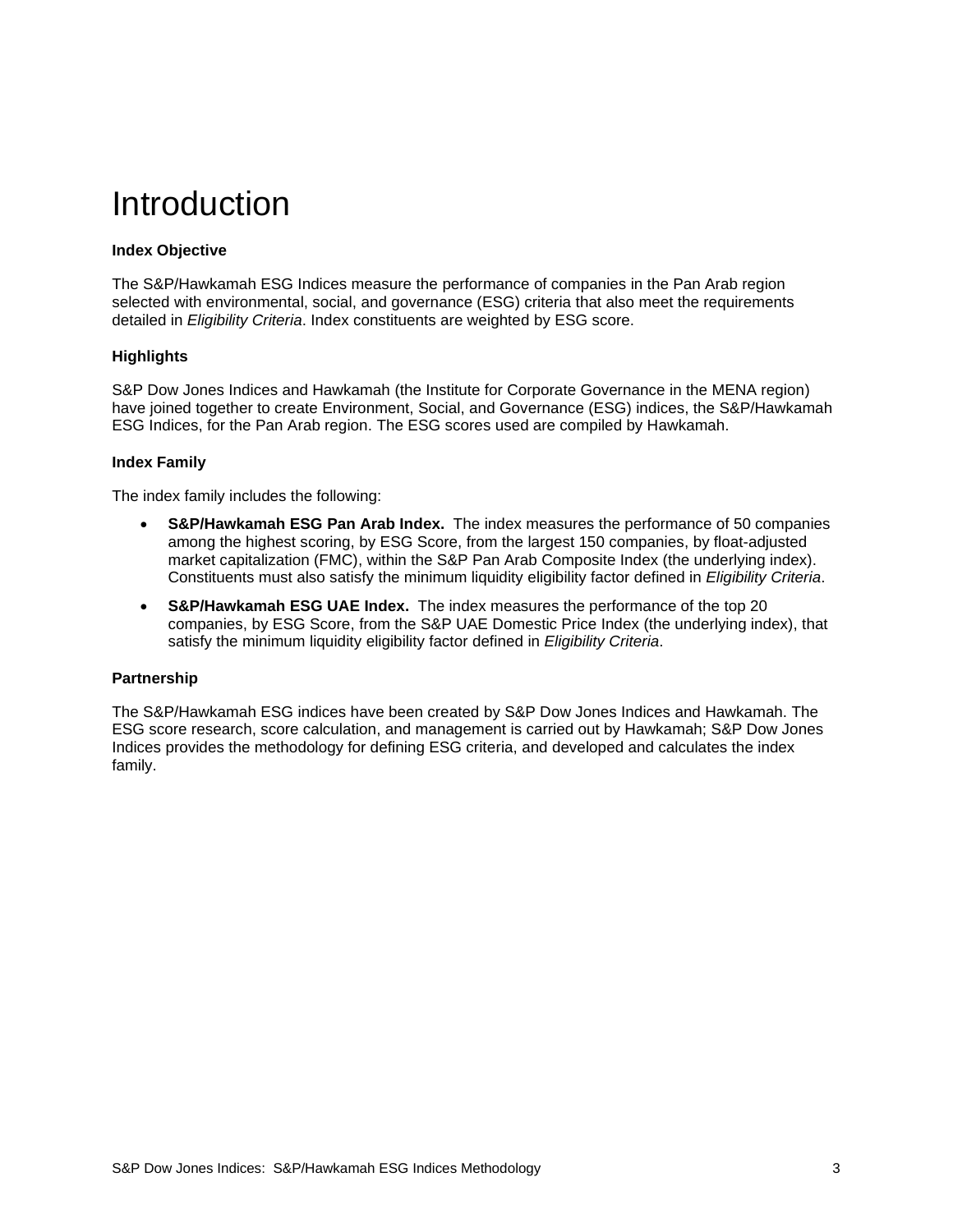#### <span id="page-4-0"></span>**Supporting Documents**

This methodology is meant to be read in conjunction with supporting documents providing greater detail with respect to the policies, procedures and calculations described herein. References throughout the methodology direct the reader to the relevant supporting document for further information on a specific topic. The list of the main supplemental documents for this methodology and the hyperlinks to those documents is as follows:

| <b>Supporting Document</b>                                                       | <b>URL</b>                                     |
|----------------------------------------------------------------------------------|------------------------------------------------|
| S&P Dow Jones Indices' Equity Indices Policies &<br><b>Practices Methodology</b> | <b>Equity Indices Policies &amp; Practices</b> |
| S&P Dow Jones Indices' Index Mathematics<br>Methodology                          | <b>Index Mathematics Methodology</b>           |
| S&P Dow Jones Indices' Float Adjustment<br>Methodology                           | <b>Float Adjustment Methodology</b>            |

This methodology was created by S&P Dow Jones Indices to achieve the aforementioned objective of measuring the underlying interest of each index governed by this methodology document. Any changes to or deviations from this methodology are made in the sole judgment and discretion of S&P Dow Jones Indices so that the index continues to achieve its objective.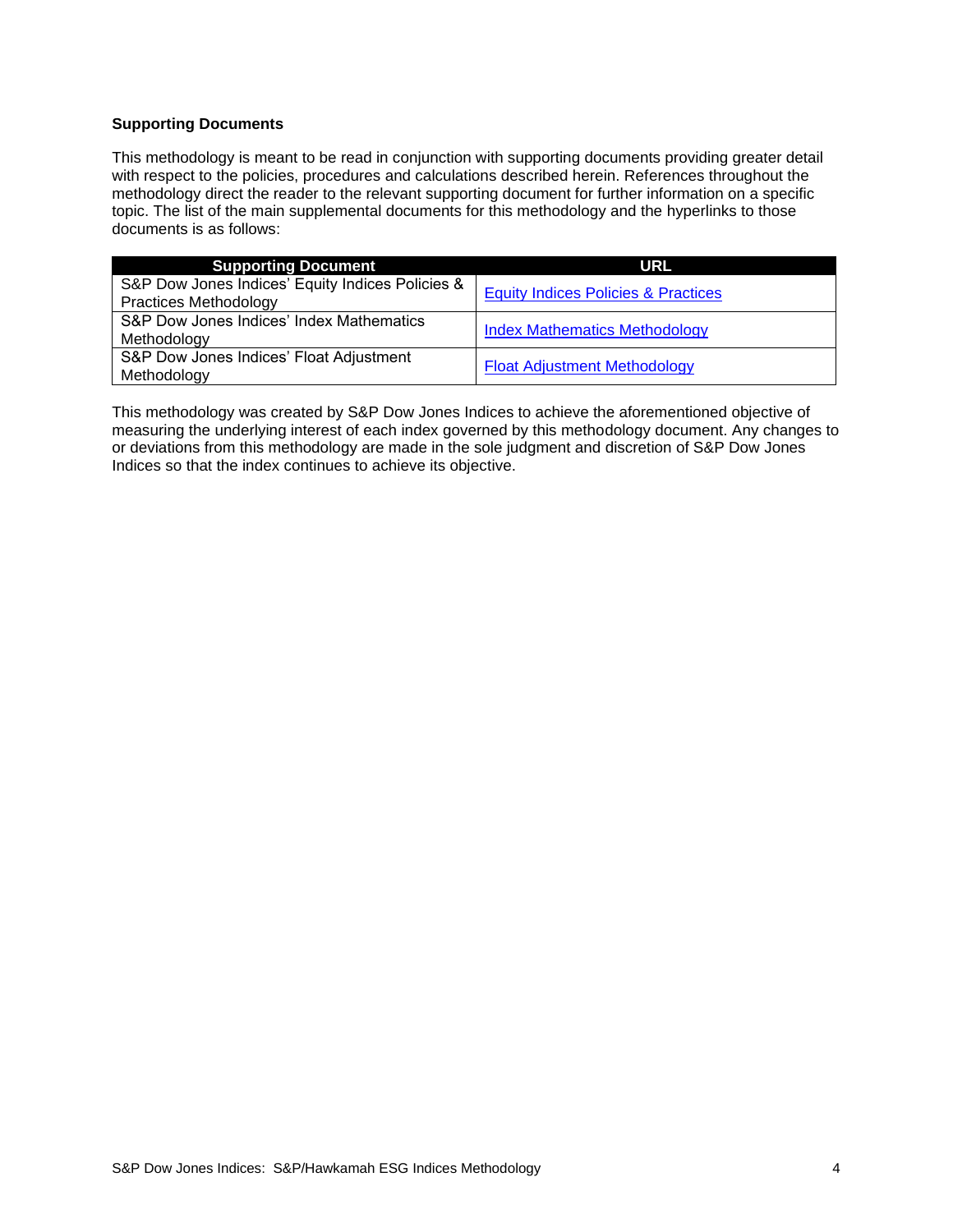### <span id="page-5-0"></span>Eligibility Criteria

#### <span id="page-5-1"></span>**Index Universe**

At each annual rebalancing, the following indices are constructed from an Eligible Universe consisting of the constituents of an underlying index, as defined below:

| <b>S&amp;P/Hawkamah ESG Indices</b> | Underlying Index                |
|-------------------------------------|---------------------------------|
| S&P/Hawkamah ESG Pan Arab Index     | S&P Pan Arab Composite Index    |
| S&P/Hawkamah ESG UAE Index          | S&P U.A.E. Domestic Price Index |

*For information on an underlying index, please refer to the respective index methodology, available at [www.spdji.com](http://www.spdji.com/)*.

#### <span id="page-5-2"></span>**Eligibility Factors**

As of each rebalancing reference date, stocks must meet the following to be eligible for index inclusion.

**Liquidity.** Stocks must have a 12 months average daily value traded (ADVT) of US\$ 100,000.

**Listing.** Stocks must trade on the following exchanges to be eligible for each index:

- **S&P/Hawkamah ESG Pan Arab Index**: stocks must trade on an exchange in the Pan Arab region.
- **S&P/Hawkamah ESG U.A.E. Index**: stocks must trade on a U.A.E. exchange.

**Non-Zero IWF.** Stocks must have an IWF (Investible Weight Factor) greater than zero.

#### **Multiple Classes of Stock**

All publicly listed multiple share class lines are eligible for index inclusion, subject to meeting the eligibility criteria. All eligible share classes from a company are assigned identical ESG Scores, while market capitalization eligibility is based on the entire company through combining the multiple eligible share classes.

*For more information regarding the treatment of multiple share classes, please refer to Approach A within the Multiple Share Classes section of the S&P Dow Jones Indices' Equity Indices Policies & Practices Methodology*.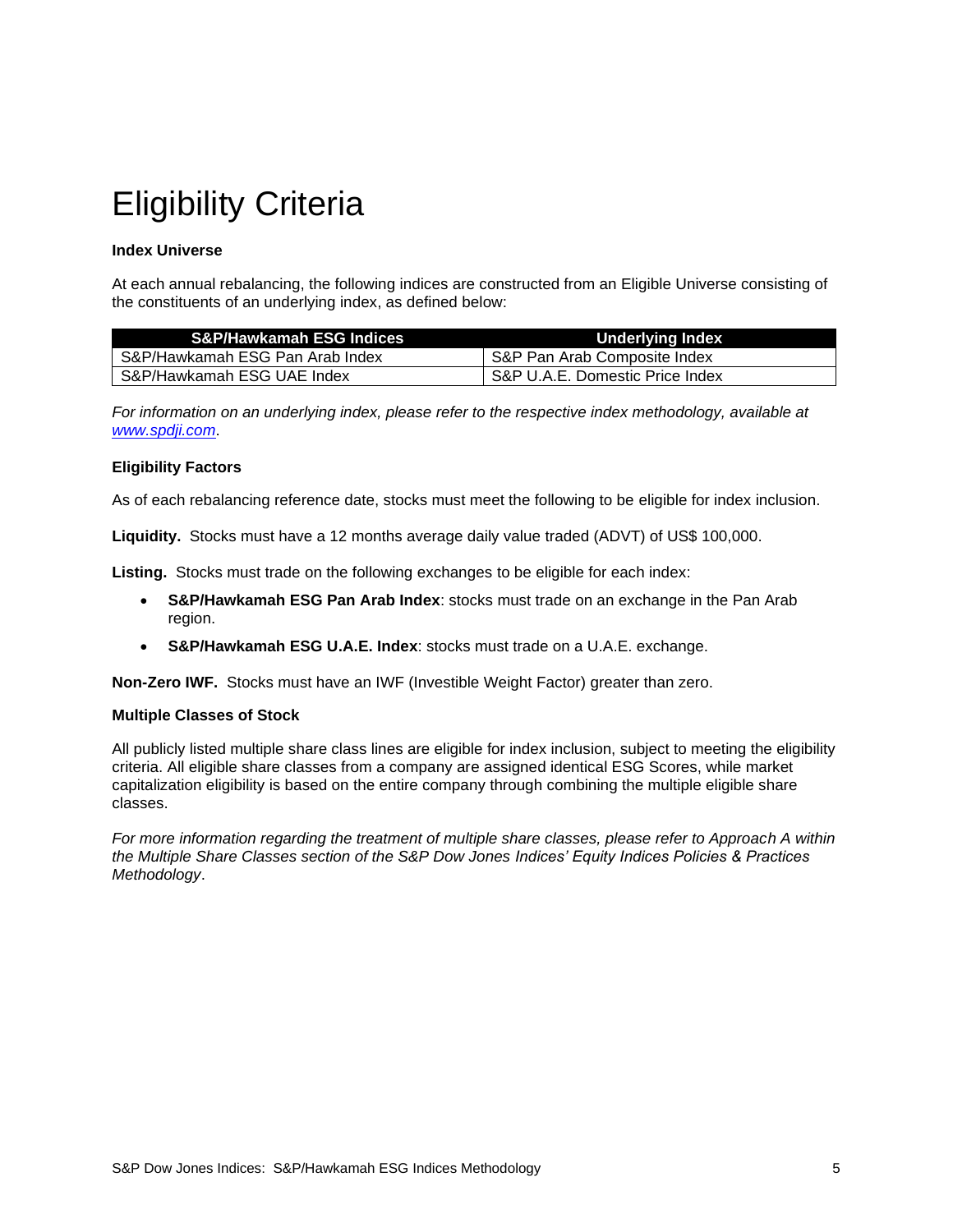### <span id="page-6-0"></span>Index Construction

#### <span id="page-6-1"></span>**Constituent Selection**

<span id="page-6-2"></span>At each annual rebalancing each index is constructed according to the following process:

#### **S&P/Hawkamah ESG Pan Arab Index**

- 1. Eligible companies are ranked by FMC, with the largest 150 selected.
- 2. The 150 companies are ranked in descending order by ESG Score.
- 3. The top 40 companies, by ESG score, are selected, followed by any existing index constituents ranked 41-60 and subject to a maximum of 15 companies from each country, until the target constituent count of 50 is met.
- 4. If the target constituent count of 50 has still not been met, non-constituents are selected in descending order by ESG score rank until the target constituent count is met, subject to the per country maximum constituent constraint from step 3 .

#### <span id="page-6-3"></span>**S&P/Hawkamah ESG UAE Index**

- 1. Eligible companies are ranked in descending order by ESG score.
- 2. The top 20 companies, by ESG score, are selected and form the index.

If two companies have identical ranks/scores, priority is given to existing index constituents.

Where both or neither company is an existing index constituent, the larger company, by FMC, is selected.

#### <span id="page-6-4"></span>**Constituent Weightings**

The indices are weighted by company ESG score. At each annual rebalancing, the weight of the company in an index is defined as the company's ESG score divided by the total sum of the ESG scores of all constituents.

#### <span id="page-6-5"></span>**Index Calculations**

The index is calculated by means of the divisor methodology used in most S&P Dow Jones Indices equity indices.

*For more information on the index calculation methodology for Non-Market Capitalization Weighted Indices, please refer to S&P Dow Jones Indices' Index Mathematics Methodology.*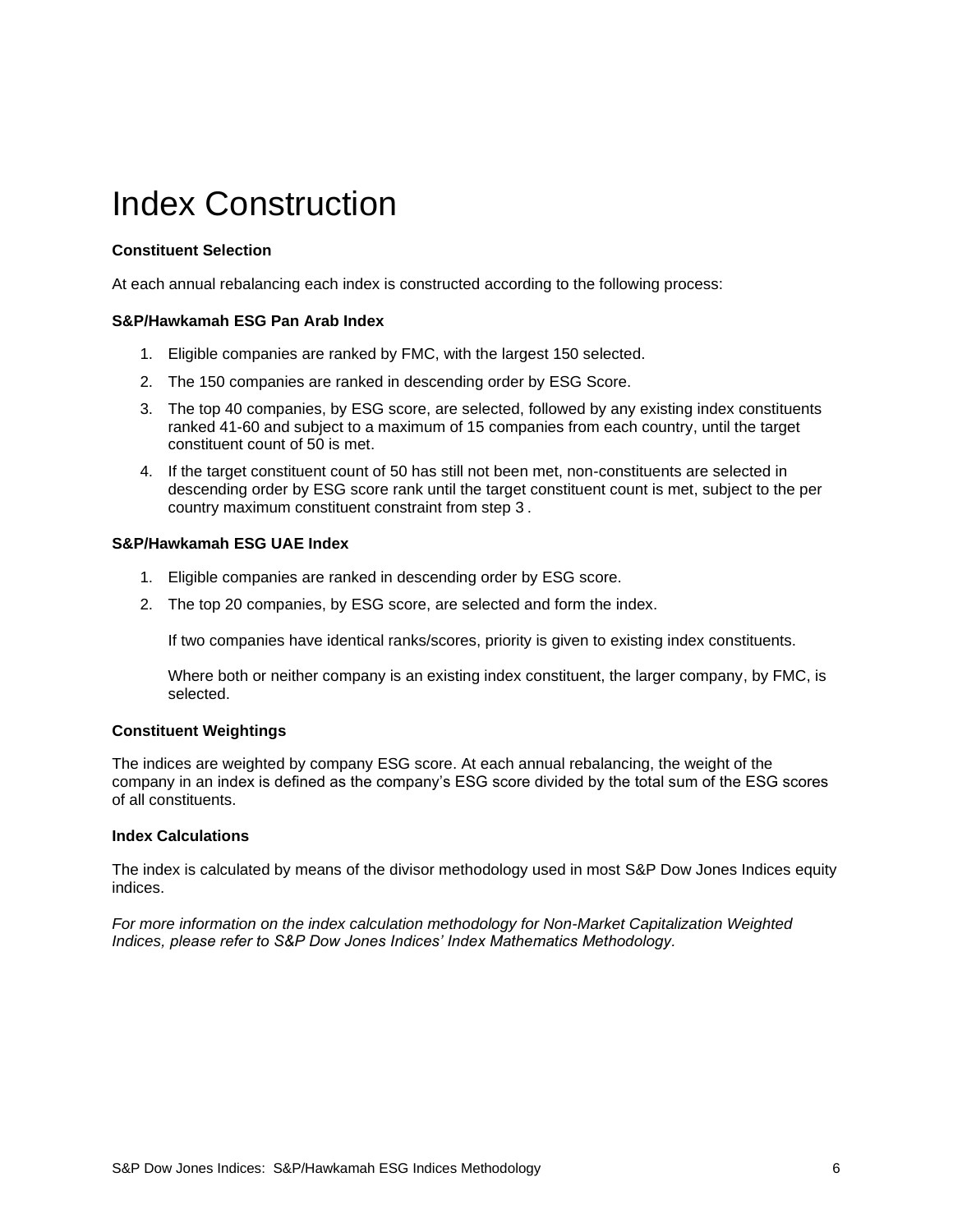### <span id="page-7-0"></span>Index Maintenance

#### <span id="page-7-1"></span>**Reconstitution**

The indices reconstitute annually, effective after the close of the last business day of November. The rebalancing reference date is the last business day in September.

**Quarterly Review.** Additionally, on a quarterly basis index constituents are reviewed by Hawkamah for any ESG-related controversies, which could warrant a change in their score. Hawkamah uses any and all publicly available information to carry out the review. A company's updated score is reviewed to determine its revised rank based on the previous rebalancing and the company is replaced by the highest-ranking non-constituent if it no longer ranks high enough to be retained, using the rank buffer for existing constituents. The reference date for the quarterly review is the last business day of January, April, and July. Any changes as a result of the review are effective after the close of the last business day in February, May, and August.

#### <span id="page-7-2"></span>**Additions and Deletions**

**Additions.** Except for spin-offs, no stocks are added to the indices between rebalance dates. Spinoffs are added to all indices where the parent security is a constituent at a zero price at the market close of the day before the ex-date (with no divisor adjustment) and are reviewed for eligibility at the subsequent annual rebalancing.

**Deletions.** If a stock is dropped from an underlying index, it is removed from the S&P/Hawkamah ESG Indices at the subsequent annual rebalancing. Between rebalance dates, a stock can be deleted from an index due to corporate events such as mergers, takeovers, de-listings, suspensions, spin-offs/demergers, or bankruptcies. Companies removed due to corporate events are not replaced.

#### <span id="page-7-3"></span>**Corporate Actions**

For more information on Corporate Actions, please refer to the S&P Dow Jones Indices' Equity Indices Policies & Practices Methodology.

#### <span id="page-7-4"></span>**Ongoing Maintenance**

Index constituents are drawn from the underlying index or component indices. Specific changes to index constituents, such as share changes, Investable Weight Factor (IWF) changes, dividend distributions, and price adjustments, follow the policies of the underlying index.

*For more information on Share Updates, Float Adjustment, and IWFs, please refer to S&P Dow Jones Indices' Equity Indices Policies & Practices Methodology and S&P Dow Jones Indices' Float Adjustment Methodology.*

The indices are reviewed on an ongoing basis to account for corporate events such as mergers, takeovers, delistings, suspensions, spin-offs/demergers, or bankruptcies. Changes to index composition and related weight adjustments are made as soon as they are effective. These changes are typically announced prior to the implementation date.

#### <span id="page-7-5"></span>**Quarterly Updates**

Changes to a constituent's shares and IWF as a result of the quarterly updates are effective after the close on the third Friday in March, June, September, and December.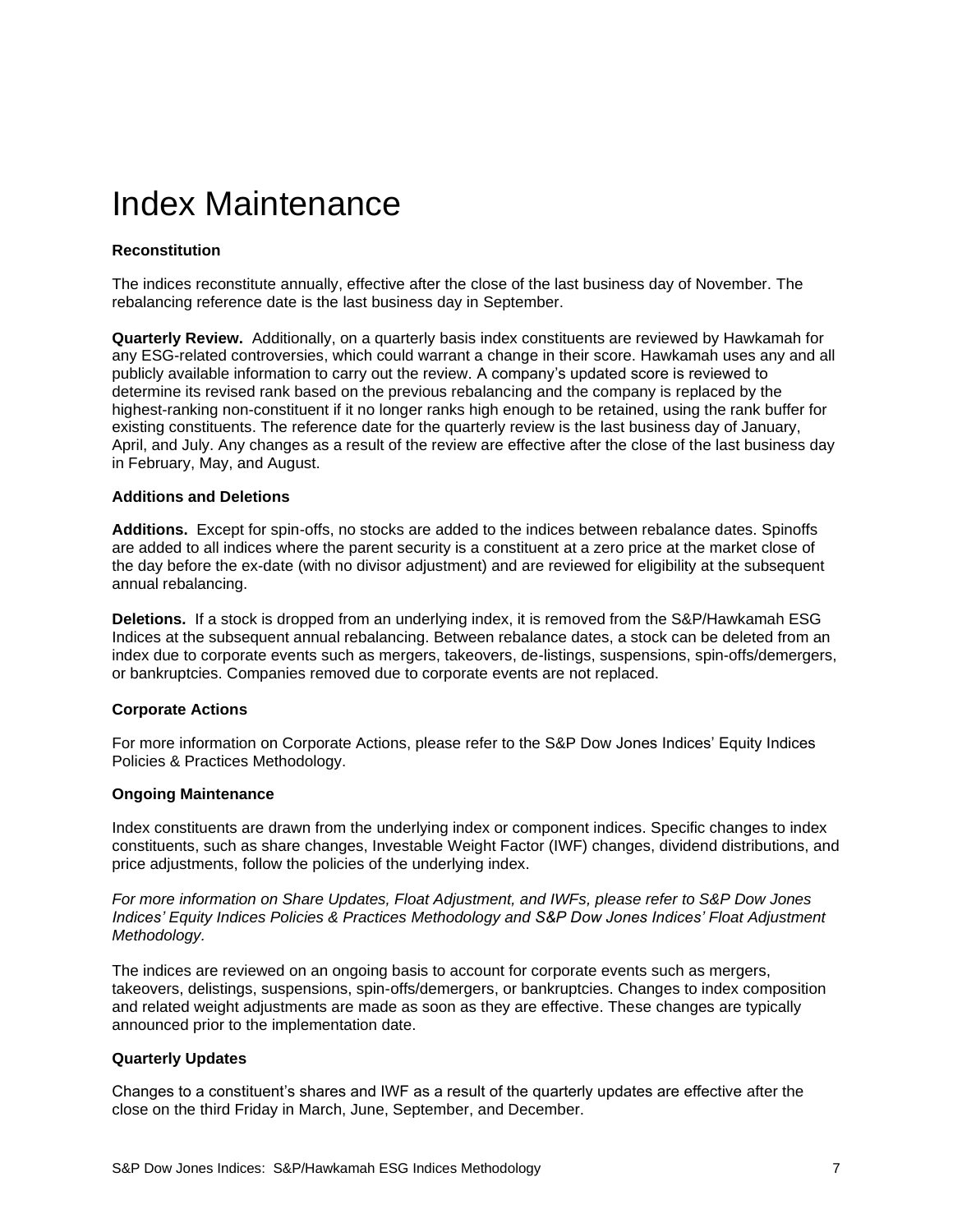#### <span id="page-8-0"></span>**Currency of Calculation and Additional Index Return Series**

The S&P/Hawkamah ESG Pan Arab Index is calculated in U.S. dollars. The S&P/Hawkamah ESG U.A.E Index is calculated in U.S. dollars and U.A.E. Dirham.

WM/Reuters foreign exchange rates are taken daily at 04:00 PM London Time and used in the calculation of index. These mid-market fixings are calculated by The WM Company based on Reuters data and appear on Reuters pages WMRA.

In addition to the indices detailed in this methodology, additional return series versions of the indices may be available, including, but not limited to: currency, currency hedged, decrement, fair value, inverse, leveraged, and risk control versions. For a list of available indices, please refer to *[S&P DJI's All Indices by](https://us.spindices.com/web-data-downloads/regulatory/spdji-all-indices-methodology-report.xlsx?force_download=true)  [Methodology Report](https://us.spindices.com/web-data-downloads/regulatory/spdji-all-indices-methodology-report.xlsx?force_download=true)*.

*For information on various index calculations, please refer to S&P Dow Jones Indices' Index Mathematics Methodology.*

#### <span id="page-8-1"></span>**Base Date and History Availability**

Index history availability, base dates, and base values are shown in the table below.

| Index                           | Launch<br>Date | First Value<br>Date | <b>Base Date</b> | <b>Base</b><br><b>Value</b> |
|---------------------------------|----------------|---------------------|------------------|-----------------------------|
| S&P/Hawkamah ESG Pan Arab Index | 01/31/2011     | 11/30/2007          | 11/30/2007       | 1000                        |
| S&P/Hawkamah ESG UAE Index      | 04/20/2020     | 11/30/2005          | 11/30/2005       | 1000                        |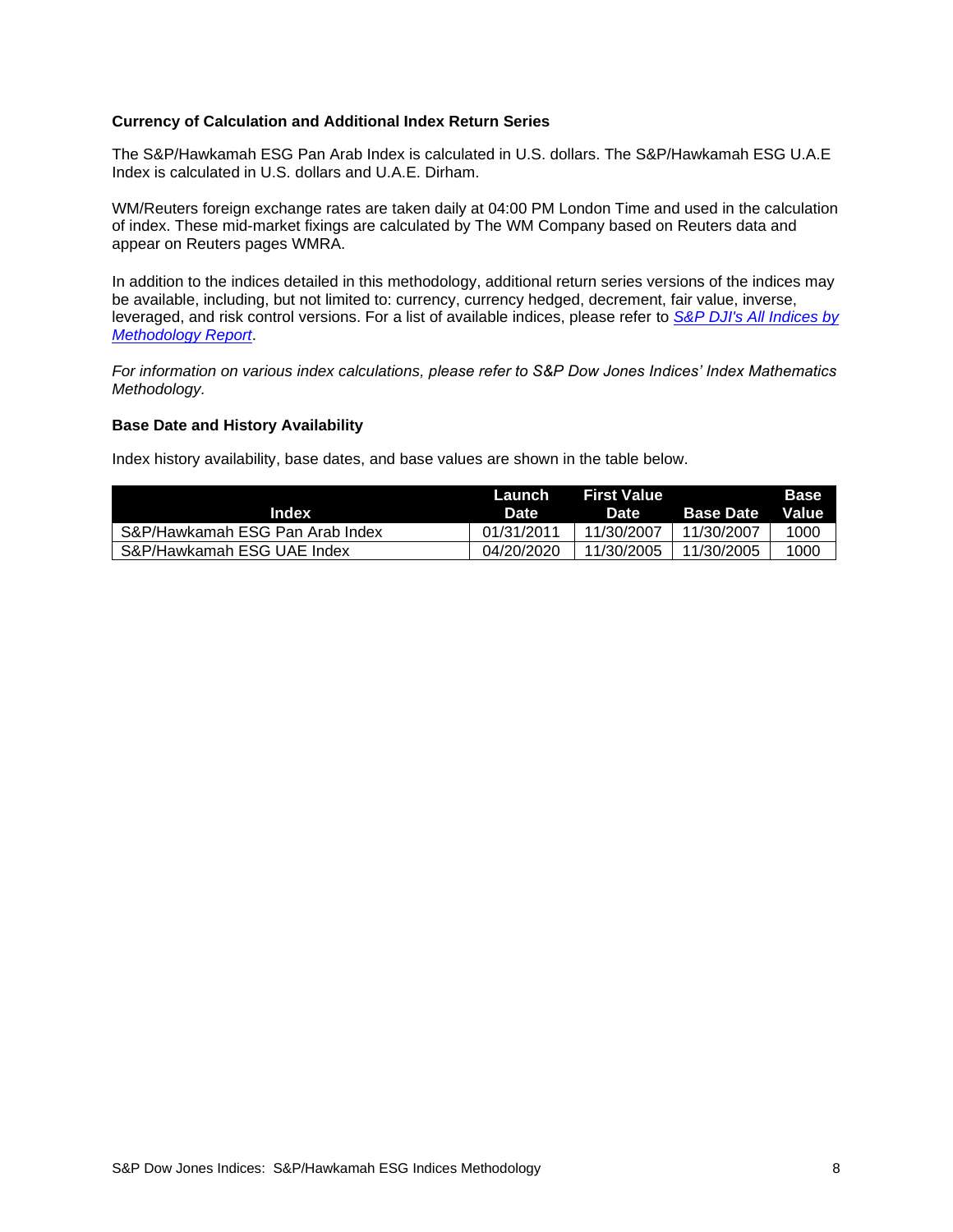### <span id="page-9-0"></span>Index Data

#### <span id="page-9-1"></span>**Calculation Return Types**

S&P Dow Jones Indices calculates multiple return types which vary based on the treatment of regular cash dividends. The classification of regular cash dividends is determined by S&P Dow Jones Indices.

- Price Return (PR) versions are calculated without adjustments for regular cash dividends.
- Gross Total Return (TR) versions reinvest regular cash dividends at the close on the ex-date without consideration for withholding taxes.
- Net Total Return (NTR) versions, if available, reinvest regular cash dividends at the close on the ex-date after the deduction of applicable withholding taxes.

In the event there are no regular cash dividends on the ex-date, the daily performance of all three indices will be identical.

For a complete list of indices available, please refer to the daily index levels file (".SDL").

*For more information on the classification of regular versus special cash dividends as well as the tax rates used in the calculation of net return, please refer to S&P Dow Jones Indices' Equity Indices Policies & Practices Methodology*.

*For more information on the calculation of return types, please refer to S&P Dow Jones Indices' Index Mathematics Methodology.*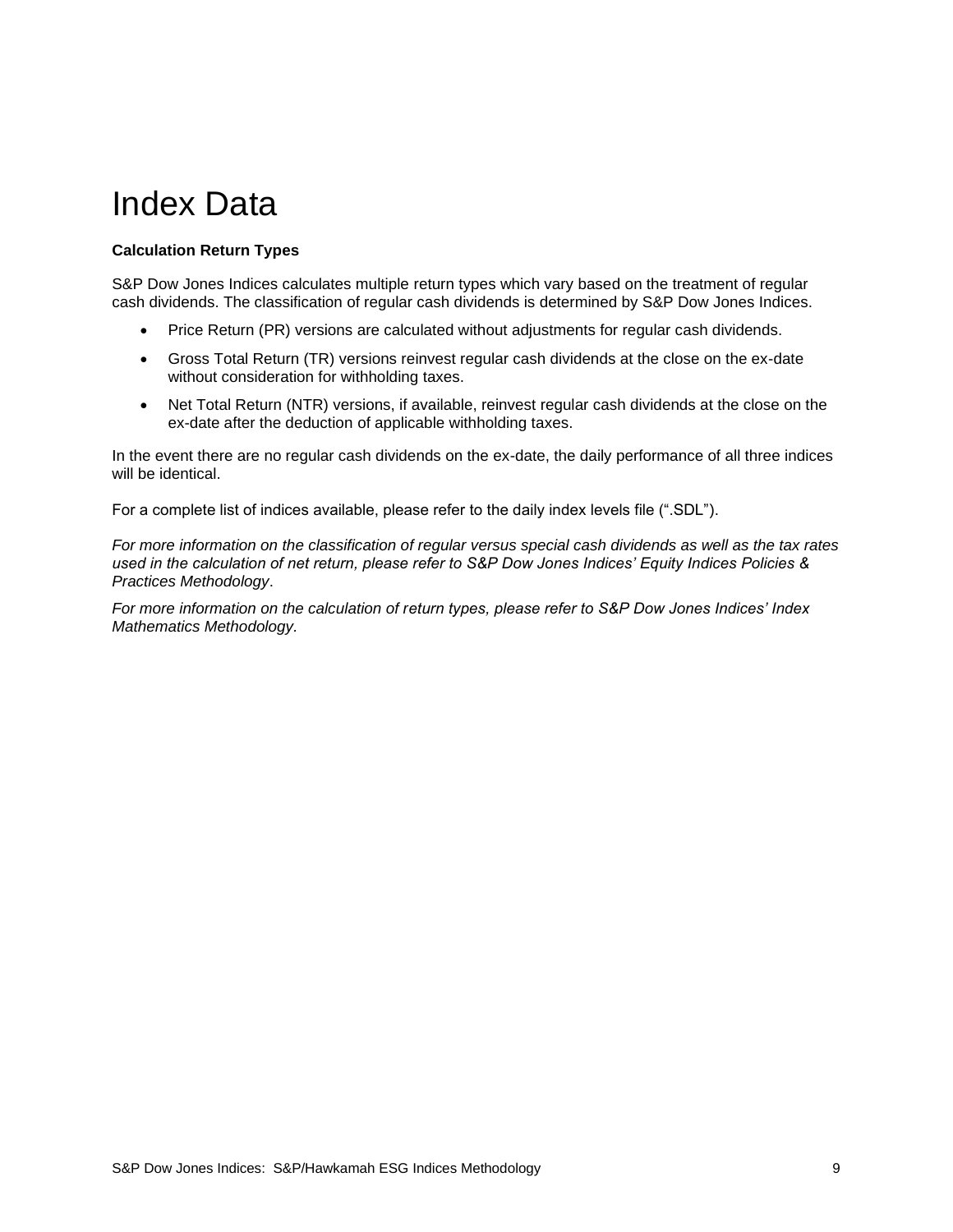### <span id="page-10-0"></span>Index Governance

#### <span id="page-10-1"></span>**Index Committee**

The indices are managed by the S&P/Hawkamah Index Committee. The Index Committee meets regularly. At each meeting, the Index Committee reviews pending corporate actions that may affect index constituents, statistics comparing the composition of the index to the market, companies that are being considered as candidates for addition to the index, and any significant market events. In addition, the Index Committee may revise index policy covering rules for selecting companies, treatment of dividends, share counts or other matters.

S&P Dow Jones Indices considers information about changes to its indices and related matters to be potentially market moving and material. Therefore, all Index Committee discussions are confidential.

S&P Dow Jones Indices' Index Committees reserve the right to make exceptions when applying the methodology if the need arises. In any scenario where the treatment differs from the general rules stated in this document or supplemental documents, clients will receive sufficient notice, whenever possible.

In addition to the daily governance of indices and maintenance of index methodologies, at least once within any 12-month period, the Index Committee reviews the methodology to ensure the indices continue to achieve the stated objectives, and that the data and methodology remain effective. In certain instances, S&P Dow Jones Indices may publish a consultation inviting comments from external parties.

*For information on Quality Assurance and Internal Reviews of Methodology, please refer to S&P Dow Jones Indices' Equity Indices Policies & Practices Methodology*.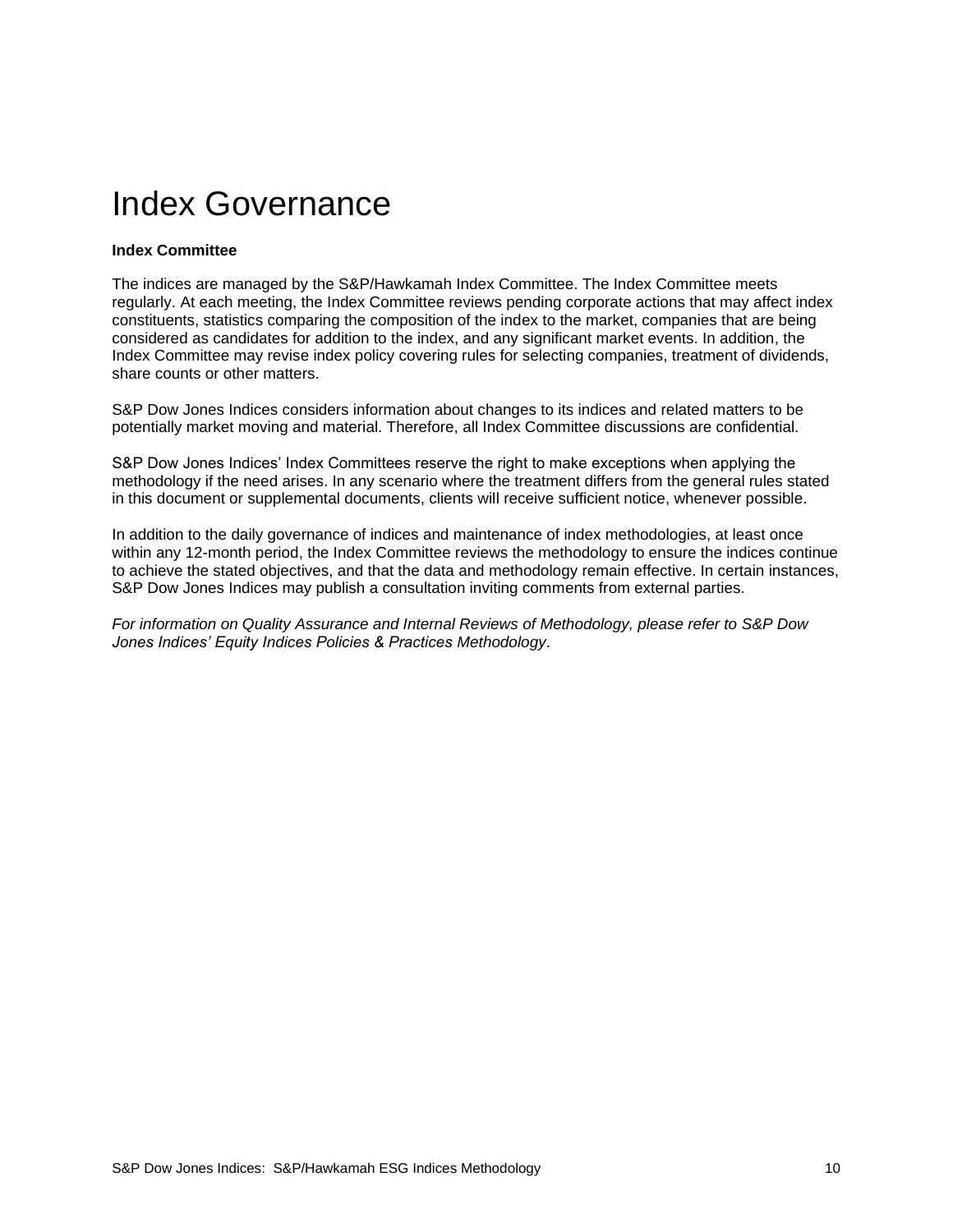### <span id="page-11-0"></span>Index Policy

#### <span id="page-11-1"></span>**Announcements**

All index constituents are evaluated daily for data needed to calculate index levels and returns. All events affecting the daily index calculation are typically announced in advance via the Index Corporate Events report (.SDE), delivered daily to all clients. Any unusual treatment of a corporate action or short notice of an event may be communicated via email to clients.

<span id="page-11-2"></span>Press releases are posted on our Web site, *[www.spdji.com](http://www.spdji.com/)*, and are released to major news services.

#### **Pro-forma Files**

In addition to the corporate events file (.SDE), S&P Dow Jones Indices provides constituent pro-forma files each time the indices rebalance. The pro-forma file is typically provided daily in advance of the rebalancing date and contains all constituents and their corresponding weights and index shares effective for the upcoming rebalancing. Since index shares are assigned based on prices prior to the rebalancing, the actual weight of each stock at the rebalancing differs from these weights due to market movements

*Please visit [www.spdji.com](http://www.spdji.com/) for a complete schedule of rebalancing timelines and pro-forma delivery times.*

#### <span id="page-11-3"></span>**Holiday Schedule**

The indices are calculated daily, throughout the calendar year. The only days an index is not calculated are on days when all exchanges where an index's constituents are listed are officially closed.

<span id="page-11-4"></span>*A complete holiday schedule for the year is available at [www.spdji.com.](http://www.spdji.com/)* 

#### **Rebalancing**

The Index Committee may change the date of a given rebalancing for reasons including market holidays occurring on or around the scheduled rebalancing date. Any such change will be announced with proper advance notice where possible.

#### <span id="page-11-5"></span>**Unexpected Exchange Closures**

For information on Unexpected Exchange Closures, please refer to S&P Dow Jones Indices' Equity Indices Policies & Practices Methodology*.*

#### <span id="page-11-6"></span>**Recalculation Policy**

For information on the recalculation policy, please refer to S&P Dow Jones Indices' Equity Indices Policies & Practices Methodology.

*For information on Calculations and Pricing Disruptions, Expert Judgment and Data Hierarchy, please refer to S&P Dow Jones Indices' Equity Indices Policies & Practices Methodology*.

#### <span id="page-11-7"></span>**Contact Information**

For questions regarding an index, please contact: [index\\_services@spglobal.com.](mailto:index_services@spglobal.com)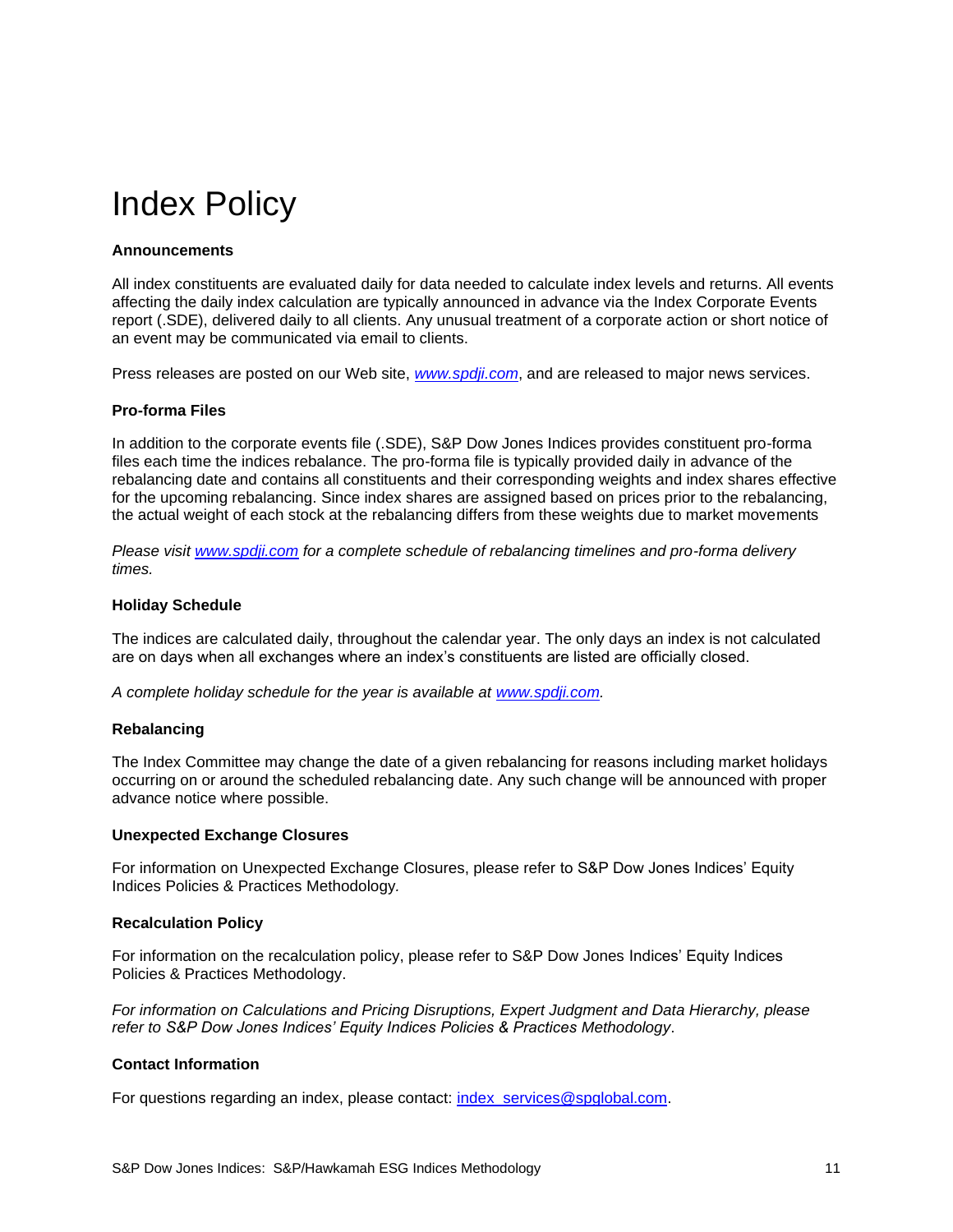### <span id="page-12-0"></span>Index Dissemination

Index levels are available through S&P Dow Jones Indices' Web site at *[www.spdji.com](http://www.spdji.com/)*, major quote vendors (see codes below), numerous investment-oriented Web sites, and various print and electronic media.

#### <span id="page-12-1"></span>**Tickers**

The table below lists headline indices covered by this document. All versions of the below indices that may exist are also covered by this document. Please refer to *[S&P DJI's All Indices by Methodology](https://us.spindices.com/web-data-downloads/regulatory/spdji-all-indices-methodology-report.xlsx?force_download=true)  [Report](https://us.spindices.com/web-data-downloads/regulatory/spdji-all-indices-methodology-report.xlsx?force_download=true)* for a complete list of indices covered by this document.

| <b>Index</b>                          | <b>Return Type</b>      | <b>Bloomberg</b> | <b>RIC</b> |
|---------------------------------------|-------------------------|------------------|------------|
| S&P/Hawkamah ESG Pan Arab Index (USD) | <b>Price Return</b>     | <b>SPHMPAUP</b>  |            |
|                                       | <b>Total Return</b>     | <b>SPHMPAUT</b>  | $- -$      |
|                                       | <b>Price Return</b>     | <b>SPHMUEAP</b>  | .SPHMUEAP  |
| S&P/Hawkamah ESG UAE Index (AED)      | <b>Total Return</b>     | <b>SPHMUEAT</b>  | .SPHMUEAT  |
|                                       | <b>Net Total Return</b> | <b>SPHMUEAN</b>  | .SPHMUEAN  |
|                                       | <b>Price Return</b>     | <b>SPHMUEUP</b>  | .SPHMUEUP  |
| S&P/Hawkamah ESG UAE Index (USD)      | <b>Total Return</b>     | <b>SPHMUEUT</b>  | .SPHMUEUT  |
|                                       | <b>Net Total Return</b> | <b>SPHMUEUN</b>  | .SPHMUEUN  |

#### <span id="page-12-2"></span>**Index Data**

Daily constituent and index level data are available via subscription.

<span id="page-12-3"></span>*For product information, please contact S&P Dow Jones Indices, [www.spdji.com/contact-us.](http://www.spdji.com/contact-us)* 

#### **Web site**

*For further information, please refer to S&P Dow Jones Indices' Web site at [www.spdji.com.](http://www.spdji.com/)*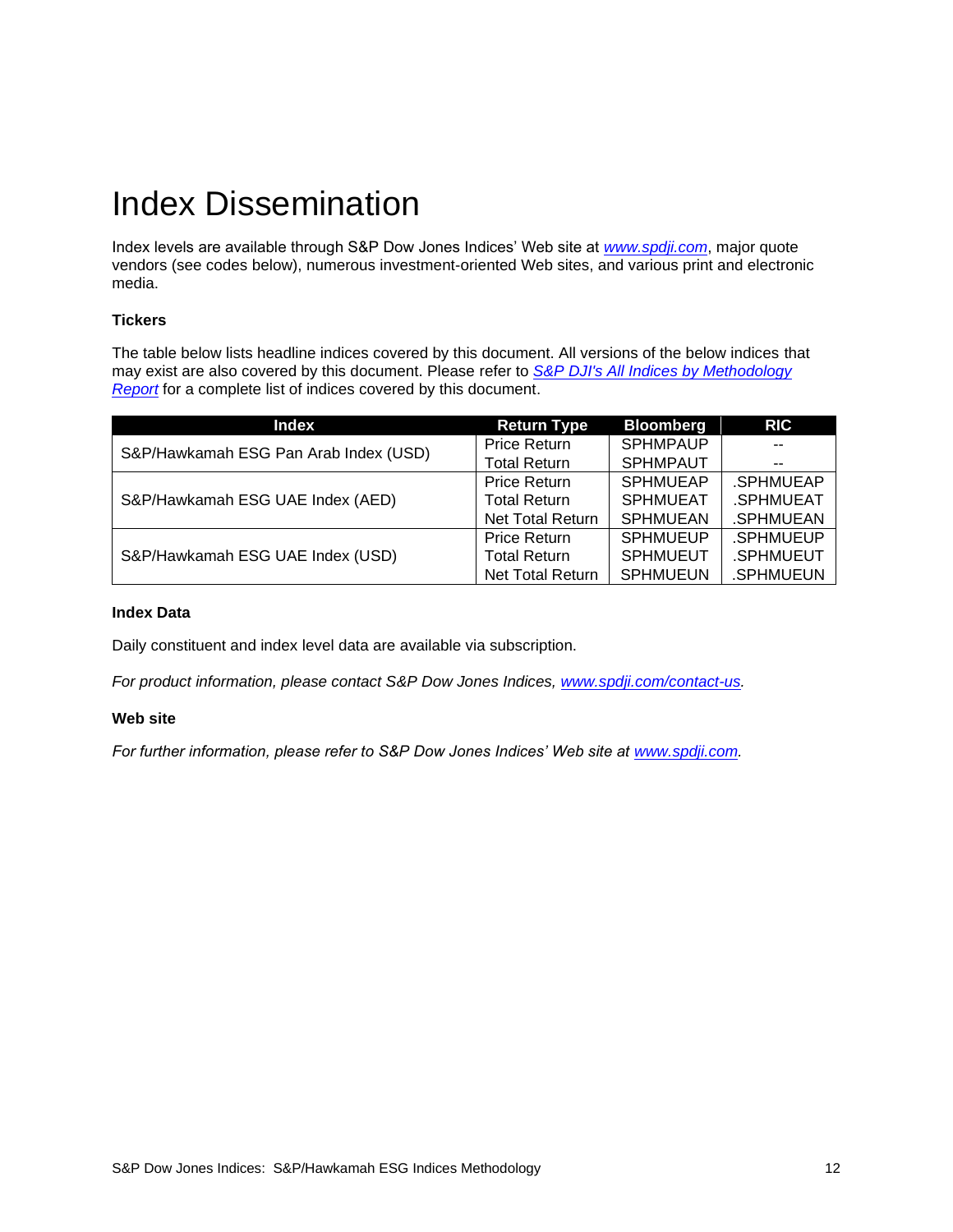### <span id="page-13-0"></span>Appendix I

#### <span id="page-13-1"></span>**Environmental, Social & Governance (ESG) Scores**

All companies in the selection universe are subjected to a screening process which incorporates ESG criteria against which the company's disclosure practices are evaluated; i.e., the Transparency & Disclosure (T&D) methodology. There are two categories, one focusing on environment & social indicators and the other focusing on corporate governance indicators. The environment & social screens are based on output obtained from the mapping of Global Reporting Initiative (GRI), Global Compact (GC) and Sustainable Development Goal (SDG).<sup>1</sup>

The evaluation process seeks information relating to companies' disclosure of the ESG screen indicators available in the public domain, such as a company's annual report, Web site, press releases, and/or the disclosures made on stock exchanges. The final aim is to determine whether a company has made transparent disclosures in such documents on any of the indicators that are part of the ESG screening system. The list of criteria is covered under Appendices I, II, and III.

In cases where a company publicly discloses a well-known indicator the company receives a score of one; if there is no public disclosure the company receives a score of zero. Similarly, public disclosure of an 'extra-point' indicator results in a score of three; non-disclosure again results in a score of zero. The process ultimately yields a score, or an evaluation, for each of the companies in the universe, which is the sum total of all the question scores.

<sup>&</sup>lt;sup>1</sup> The Global Reporting Initiative (GRI) is a network-based organization that pioneered the world's most widely used sustainability reporting framework. GRI's core goals include the mainstreaming of disclosure on environmental, social and governance performance. GRI's Reporting Framework is developed through a consensus-seeking, multi-stakeholder process. Participants are drawn from global business, civil society, labor, academic, and professional institutions.

The United Nations Global Compact (GC) is a strategic policy initiative for businesses that are committed to aligning their operations and strategies with 10 universally accepted principles in the areas of human rights, labor, environment, and anticorruption.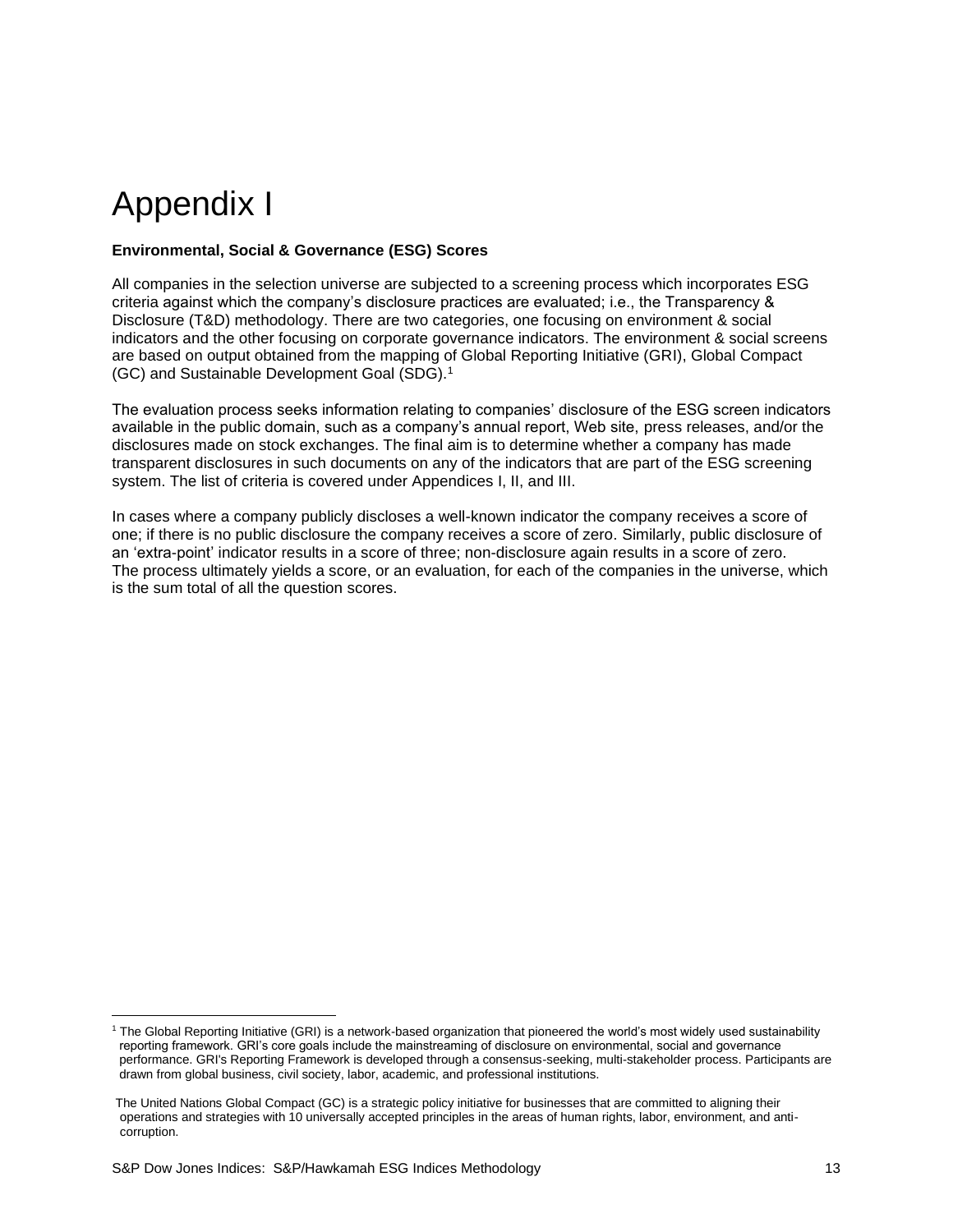## <span id="page-14-0"></span>Appendix II

#### <span id="page-14-1"></span>**T&D Template for Assessing Conduct on Governance of Pan Arab Companies**

#### **Ownership Structure and Shareholder Rights**

#### **Shareholder Capital**

#### **Disclosure of:**

- 1. The number of issued and outstanding ordinary shares disclosed.
- 2. The number of issued and outstanding other shares disclosed (preferred nonvoting).
- 3. The par value of each ordinary share disclosed.
- 4. The identity of the largest shareholder.
- 5. The identity of holders of all large stakes (blocking :> 25%, controlling :> 50%).
- 6. The identity of shareholder holding at least 25% of voting shares in total.
- 7. The identity of shareholders holding at least 50% of voting shares in total.
- 8. The identity of shareholders holding at least 75% of voting shares in total.
- 9. The number and identity of shareholders each holding more than 10%.
- 10. Shareholding in the company by individual senior managers.
- 11. Shareholding in the company by individual directors.
- 12. The description of share classes provided.
- 13. A review of shareholder by type.
- 14. Cross-ownership.

#### **Extra Point Question**

#### **Disclosure that:**

1. Company's articles of association or by-laws are accessible over the Web.

#### **Shareholder rights**

- 1. The contents of any corporate governance charter or code of best practices.
- 2. Existence of a Code of business conduct and ethics.
- 3. The contents of the Code of business conduct and ethics.
- 4. The changes in company's articles of association.
- 5. The existence of voting rights for each voting or nonvoting share.
- 6. The transparency of the way that shareholders nominate directors to the board.
- 7. The transparency of the way by which shareholders convene an extraordinary general meeting.
- 8. The transparency of the procedure for initiating inquires with the board.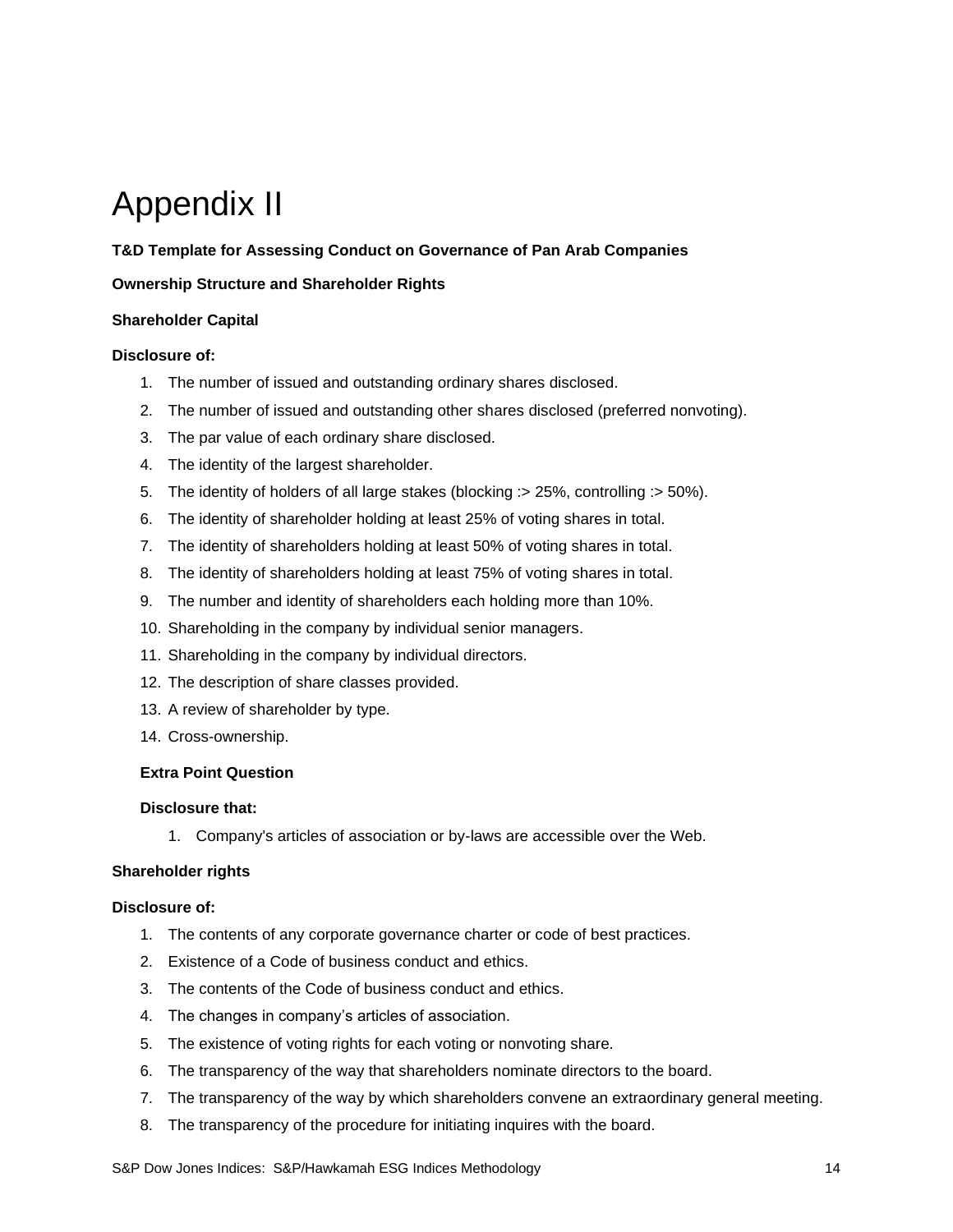- 9. The transparency of the procedure for putting forward proposals at shareholders meetings.
- 10. A formalized dividend policy.
- 11. The existence of a review of the last shareholders meeting.
- 12. Full general shareholders meeting (GSM) minutes.
- 13. The existence of a calendar of important shareholders dates.

#### **Financial and Operational Information**

#### **Financial Information**

- 1. The company's accounting policy.
- 2. The accounting standards it uses for its accounts.
- 3. Whether the accounts meet local accounting standards.
- 4. Annual financial statements according to an internationally recognized accounting standard (IFRS/U.S. GAAP).
- 5. Notes to annual financial statements according to IFRS/U.S. GAAP.
- 6. Independent auditor's report with regard to annual financial statements according to IFRS/U.S. GAAP.
- 7. Unqualified (clean) audit opinion with regard to annual financial statements according to IFRS/U.S. GAAP.
- 8. Disclosure of related party transactions (RPTs): sales to/purchases from, payables to/receivables from related parties.
- 9. Indication that RPTs are made on market or non-market terms.
- 10. Interim (quarterly or semiannual) financial statements according to an internationally recognized accounting standard (IFRS/U.S. GAAP).
- 11. Notes to such financial statements.
- 12. Whether these financial statements are audited or at least reviewed.
- 13. A basic earnings forecast of any kind.
- 14. A detailed earnings forecast.
- 15. Financial information on a quarterly basis.
- 16. Segment analysis (results broken down by business line).
- 17. Revenue structure (detailed breakdown).
- 18. Cost structure (high degree of detail).
- 19. The name of company's auditing firm.
- 20. A copy of the auditor's report.
- 21. How much the company pays in audit fees to the auditor.
- 22. Non-audit fees paid to the auditor.
- 23. Whether there are consolidated financial statements or whether only the parent or holding company is audited.
- 24. Methods of asset valuation.
- 25. Information about the method of calculating fixed-asset depreciation.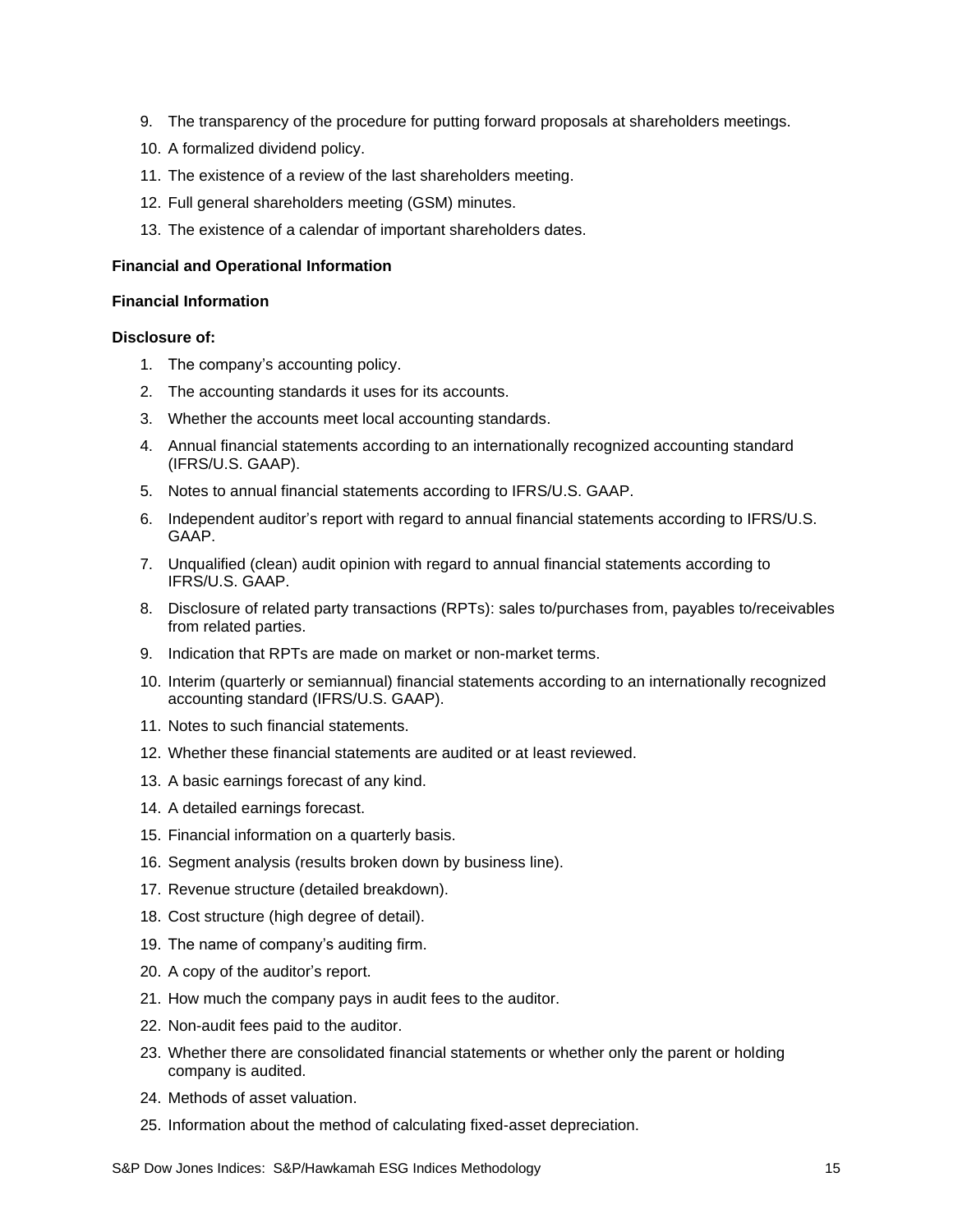- 26. A list of affiliates in which the company holds a minority stake.
- 27. The ownership structures of affiliates.

#### **Extra Point Questions**

#### **Disclosure that:**

- 1. Company's independent auditor reports directly to an independent audit committee (at least 66% independent).
- 2. Auditor does not also provide non-audit services greater in value than 25% of total audit fees.
- 3. Auditor does not provide any non-audit services.

#### **Operational Information**

#### **Disclosure of:**

- 1. Details of the kind of business the company engages in.
- 2. Output in physical terms (values of sales for services sector companies).
- 3. Characteristics of fixed assets employed.
- 4. Efficiency indicators.
- 5. Any industry-specific ratios.
- 6. A discussion of corporate strategy.
- 7. Any plans for investment in the coming years.
- 8. Detailed information about investment plans in the coming years.
- 9. An output forecast of any kind.
- 10. An overview of trends in its industry.
- 11. The market share for any or all of the company's businesses.

#### **Board and Management Structure and Process**

#### **Board and Management Information**

- 1. The list of board members (names).
- 2. Details about directors other than name and title.
- 3. Details about other employment and position of independent directors.
- 4. Details about the directors' previous employment and positions.
- 5. When each director joined the board.
- 6. A named chairman listed.
- 7. Details about the chairman, other than name and title.
- 8. Details about role of the Board of Directors at the company.
- 9. A list of matters reserved for the board.
- 10. A list or board committees.
- 11. Names of all members of each existing committee.
- 12. Whether there are internal audit functions besides the Audit Committee.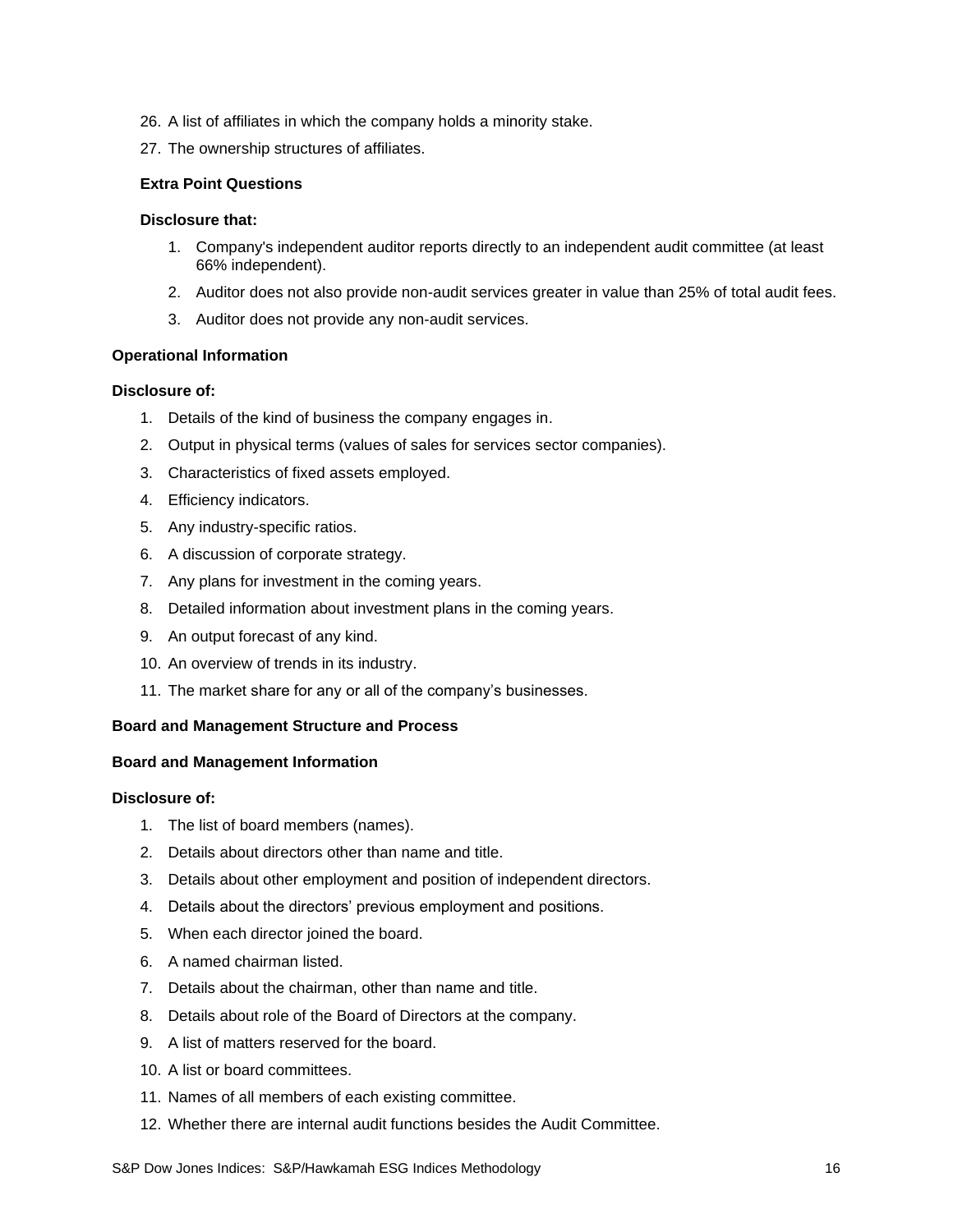- 13. Attendance record for board meetings.
- 14. The list of senior managers not on the Board of Directors.
- 15. The backgrounds of senior managers.
- 16. The non-financial details of the CEO's contract.
- 17. The number of shares held in other affiliated companies by managers.

#### **Extra Point Questions**

#### **Disclosure that:**

- 1. Independent directors constitute more than 33% of the board.
- 2. Independent directors constitute more than 50%of the board.
- 3. Independent directors constitute more than 67% of the board.

*(Note here the incremental build-up of points if all three are answered positively, which is another way to provide weightings of independence. This should be regardless of whether or not the CEO is also Chairman)*

- 4. Board size is no less than 7 and no more than 18.
- 5. CEO and Chair is not the same person.
- 6. Voting in AGM's takes place by poll rather than by a show of hands.
- 7. Audit committee is over 50% independent.
- 8. Audit committee is at least 66% independent.
- 9. Audit committee is 100% independent.
- 10. Nomination or governance committee is over 50% independent.
- 11. Nomination or governance committee is at least 66% independent.
- 12. Nomination or governance committee is 100% independent.
- 13. Compensation committee is over 50% independent.
- 14. Compensation committee is at least 66% independent.
- 15. Compensation committee is 100% independent.
- 16. A risk management committee exists at the board level.
- 17. No directors sit on more than 3 other public company boards.
- 18. All board members have attended more than 75% of board meetings.
- 19. All board members have attended more than 90% of board meetings.
- 20. Board conducts regular self-evaluation.
- 21. Independent board members regularly meet together independently of the company's executive management.
- 22. Board meets more than 4 times per year.

#### **Board and management remuneration**

- 1. The decision-making process for directors' pay.
- 2. The specifics of directors' pay, including the salary levels.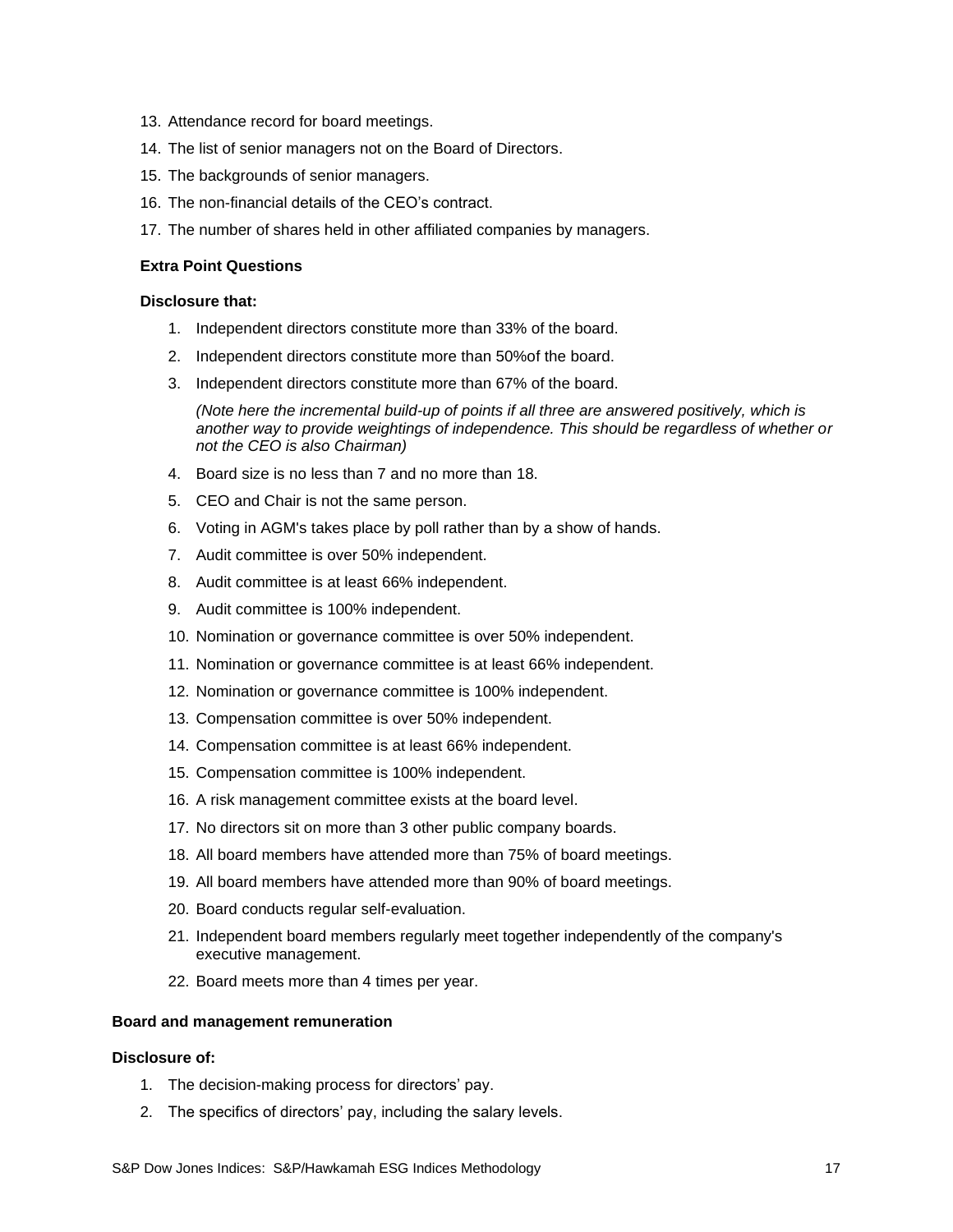- 3. The form of directors' salaries, such as whether they are in cash or shares.
- 4. The decision-making process for determining managerial (not board) pay.
- 5. The specifics of senior management (not board) pay, such as salary levels and bonuses.
- 6. Performance related indicators guiding senior management compensation.

#### **Extra Point Question**

#### **Disclosure that:**

1. Board has a formal training program for directors or provides external training.

#### **Business Ethics and Corporate Responsibility**

#### **Corporate Governance**

#### **Disclosure of:**

- 1. Policy and procedures on whistle blowing.
- 2. Policy and procedures on insider trading.
- 3. Contribution to political parties.

#### **Corruption**

#### **Disclosure of:**

1. Disclosure on policy and procedures on bribery and corruption.

#### **Leadership**

#### **Disclosure of:**

- 1. Stated commitment to recognize corporate responsibility standards.
- 2. CEO statement regarding corporate governance.
- 3. CEO statement regarding corporate responsibility/CSR.
- 4. Signatory to recognized global CSR conventions (e.g. Global Compact, Global Sullivan).

#### **Business Ethics**

- 1. Publication of CSR report.
- 2. CSR report audited or independently assured.
- 3. Report under GRI framework.
- 4. Social and environmental performance in operational MD&A or operational analysis.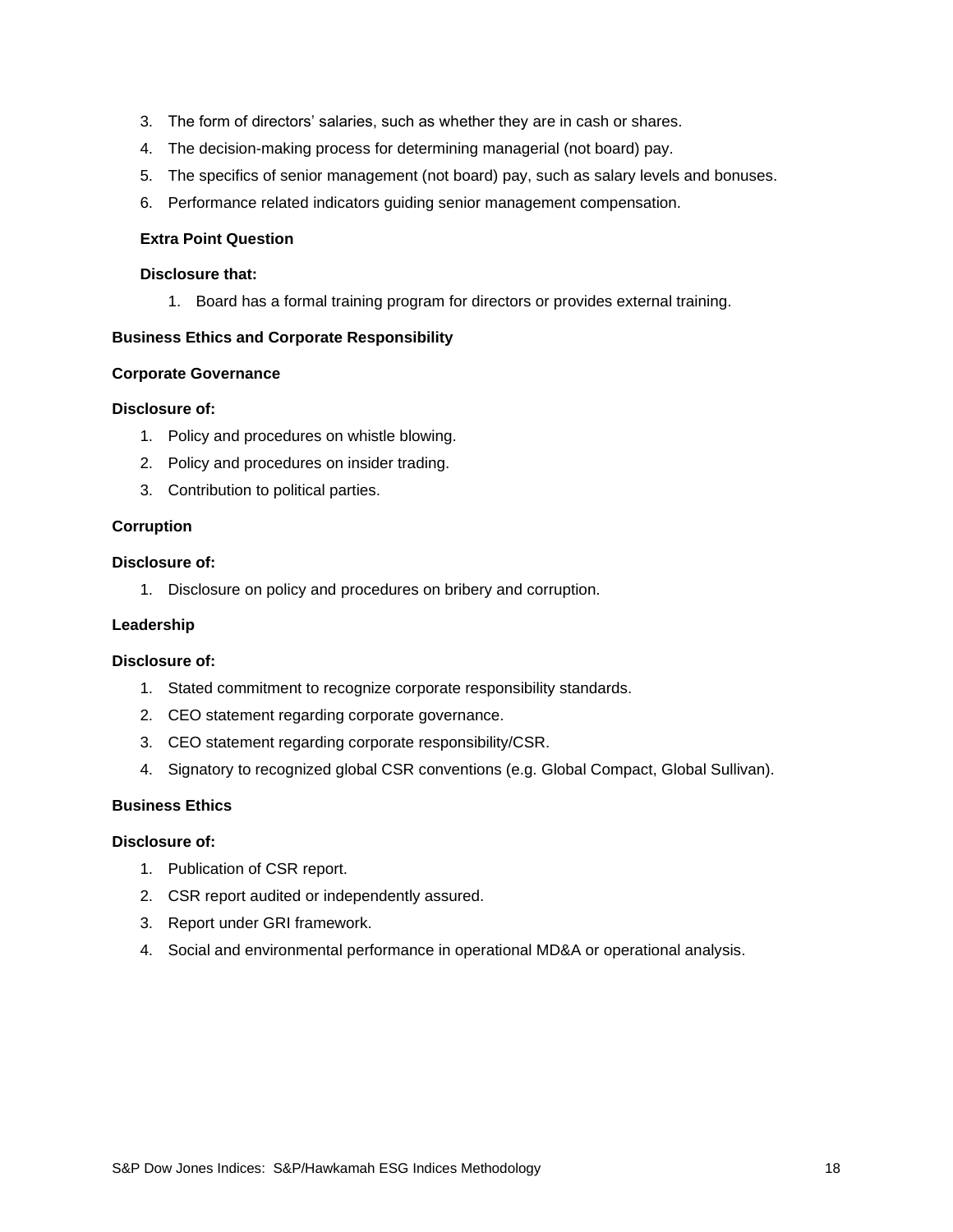### <span id="page-19-0"></span>Appendix III

#### <span id="page-19-1"></span>**T&D Template for Assessing Environment and Social Conduct (E&S) of Pan Arab Companies**

#### **Environment**

#### **Environmental Pollution**

#### **Disclosure of:**

- 1. Emissions of greenhouse gases.
- 2. Emissions of ozone-depleting substances.
- 3. NOx, SOx, and other emissions.
- 4. Physical or regulatory risks associated with climate change.
- 5. Policy on management of emissions or regulatory risks associated with climate change.

#### **Extra Point Question**

#### **Disclosure of:**

- 1. Defined targets relating to emission.
- 2. A committed carbon credit program.

#### **Natural Resources Use**

#### **Disclosure of:**

- 1. Energy consumption broken down by primary energy source.
- 2. Use of renewable resources of energy.
- 3. Total energy saved due to conservation and efficiency improvements.
- 4. Initiatives to reduce energy consumption or energy audit.
- 5. Defined targets relating to energy conservation.
- 6. Type of raw materials used.
- 7. Percentage of materials used that are recycled.
- 8. Initiatives to improve efficiency of material usage.
- 9. Policies/Initiatives for management of water use.
- 10. Total water used.
- 11. Total water used by source.
- 12. Policy/initiatives taken for management of hazardous waste.
- 13. Policy for management of (waste) water discharged.

#### **Extra Point Question**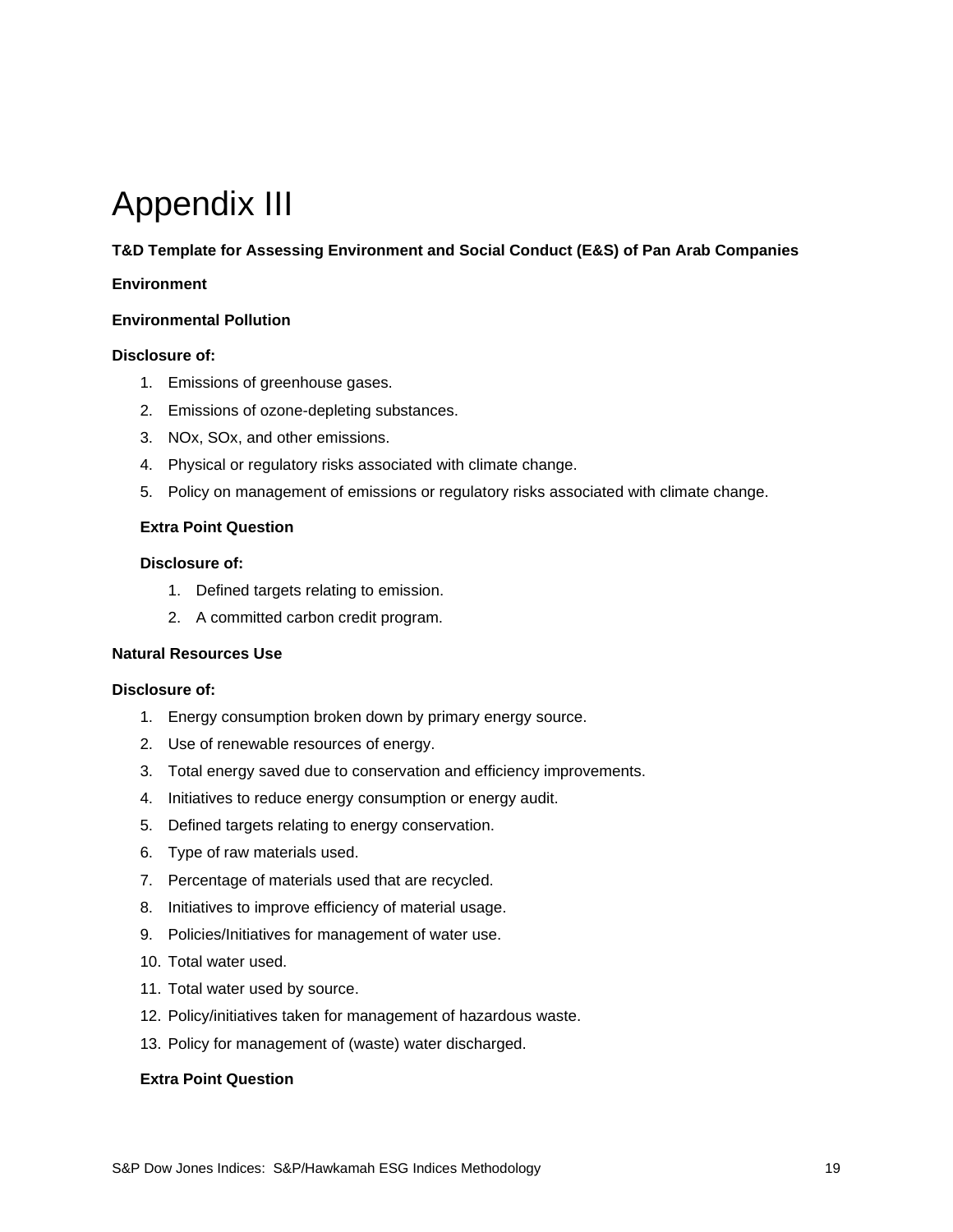#### **Disclosure of:**

1. Production of energy efficient products (e.g. solar panels).

#### **Social**

#### **Management Policy and Performance Indicators**

#### **Disclosure of:**

- 1. Information relating to product life cycle.
- 2. Incidents of, and fines or non-monetary sanctions for, non-compliance with applicable environmental regulations.
- 3. Environmental impact of type of transportation used for logistical purposes.
- 4. Explicit environmental policy.
- 5. Efforts to preserve biodiversity (e.g. plantation of tree).
- 6. Management system/certification regarding environmental practices (that is status on ISO 14001 certification).
- 7. Policy on disaster management.

#### **Extra Point Question**

#### **Disclosure of:**

1. EMS in all location/ facilities and 100 % ISO 14001 certification.

#### **Employees**

#### **Employee Relations/Job Creation**

#### **Disclosure of:**

- 1. Programs for career development.
- 2. Initiatives to involve employees in decision making (including intra-management level communication etc.).
- 3. Information on policy/rules relating to non-financial benefits to employees (including housing etc.).
- 4. Information on policy/rules relating to healthcare.
- 5. Policy/Rules relating to employee separation and lay off.
- 6. Policy/Rules for profit sharing (stock options etc.) with lower management/employee.

#### **Labor Rights**

#### **Disclosure of:**

- 1. Management system/certification regarding employment and labor practices (that is status on SA 8000 certification).
- 2. Policy on code of conduct for protecting human rights.
- 3. Initiatives to enforce the above policy.
- 4. Number of strikes/ lockouts and the number of employees involved.

#### **Extra Point Question**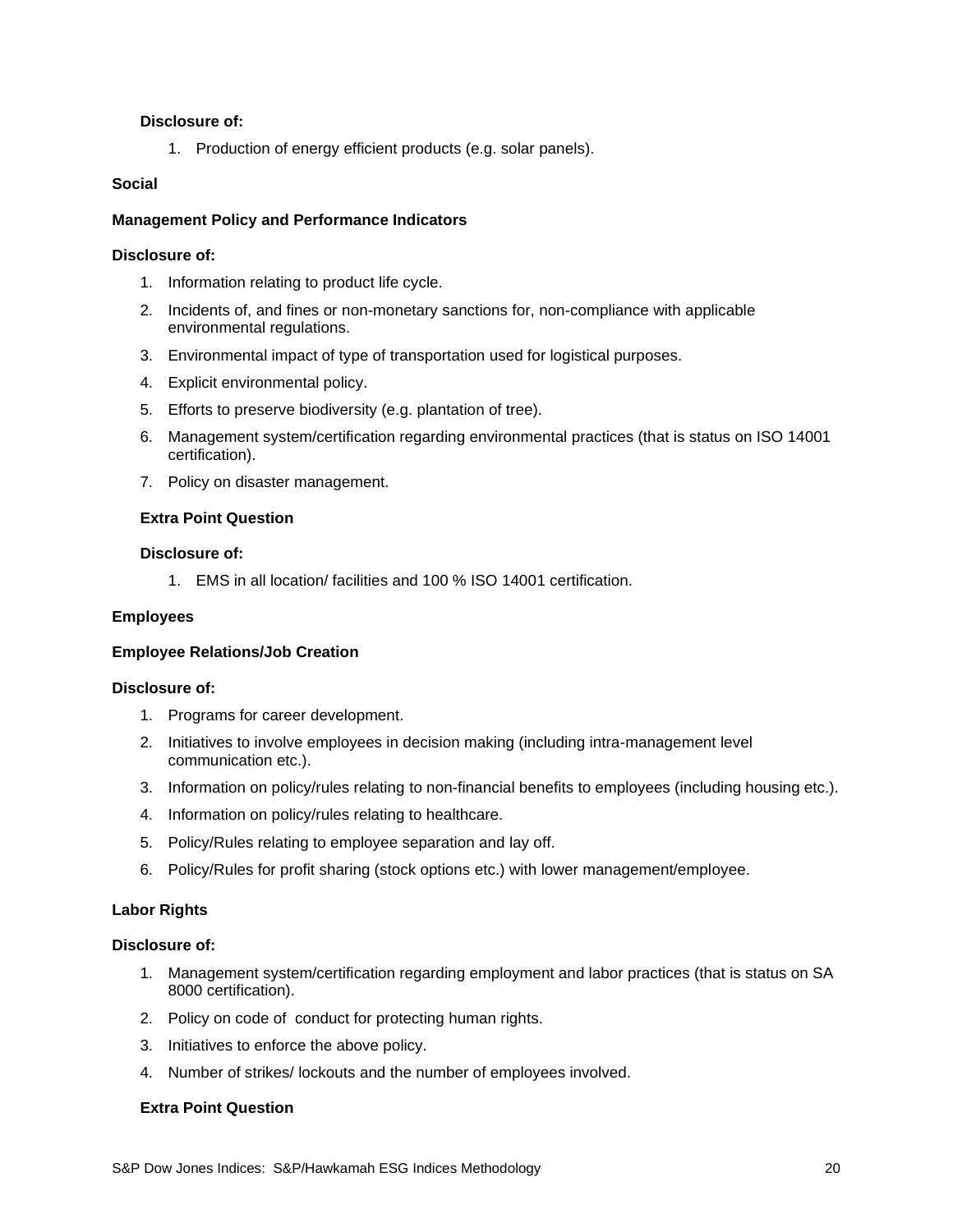#### **Disclosure of:**

- 1. SA 8000 certification at all locations/facilities.
- 2. Reference to ILO core convention in code of conduct.
- 3. Code of conduct applies to supply chain as well.

#### **Employee Health & Safety (H&S)**

#### **Disclosure of:**

- 1. Explicit health and safety policy.
- 2. Incidents of work related injury/ accidents.
- 3. Initiatives on employee health and safety.
- 4. Dissemination of health based knowledge and training including awareness about HIV/AIDS.
- 5. Management system/certification regarding health and safety practices (that is status on OHSAS 18000 certification).

#### **Extra Point Question**

#### **Disclosure of:**

1. OHSAS 18000 certification at all locations/facilities.

#### **Equal Opportunity**

#### **Disclosure of:**

- 1. Explicit statement about equal opportunity employer (gender, caste, religion etc.).
- 2. The gender breakdown of total workforce.
- 3. Number of employees by ethnicity or caste (whatever applicable).
- 4. Initiatives for promoting employment of women and/or disabled people.
- 5. Policy on discrimination in employment/treatment of employees affected with HIV aids.
- 6. Policy/Rules to address incidence of sexual harassment and recourse.

#### **Extra Point Question**

#### **Disclosure of:**

1. The Board of Directors has an independent women director.

#### **Union Relations**

#### **Disclosure of:**

1. Number or percentage of employees that are unionized.

#### **Community**

#### **Human Rights**

#### **Disclosure of:**

1. Policy or code of conduct on addressing human rights (e.g. child labor, forced labor, bonded labor, etc.).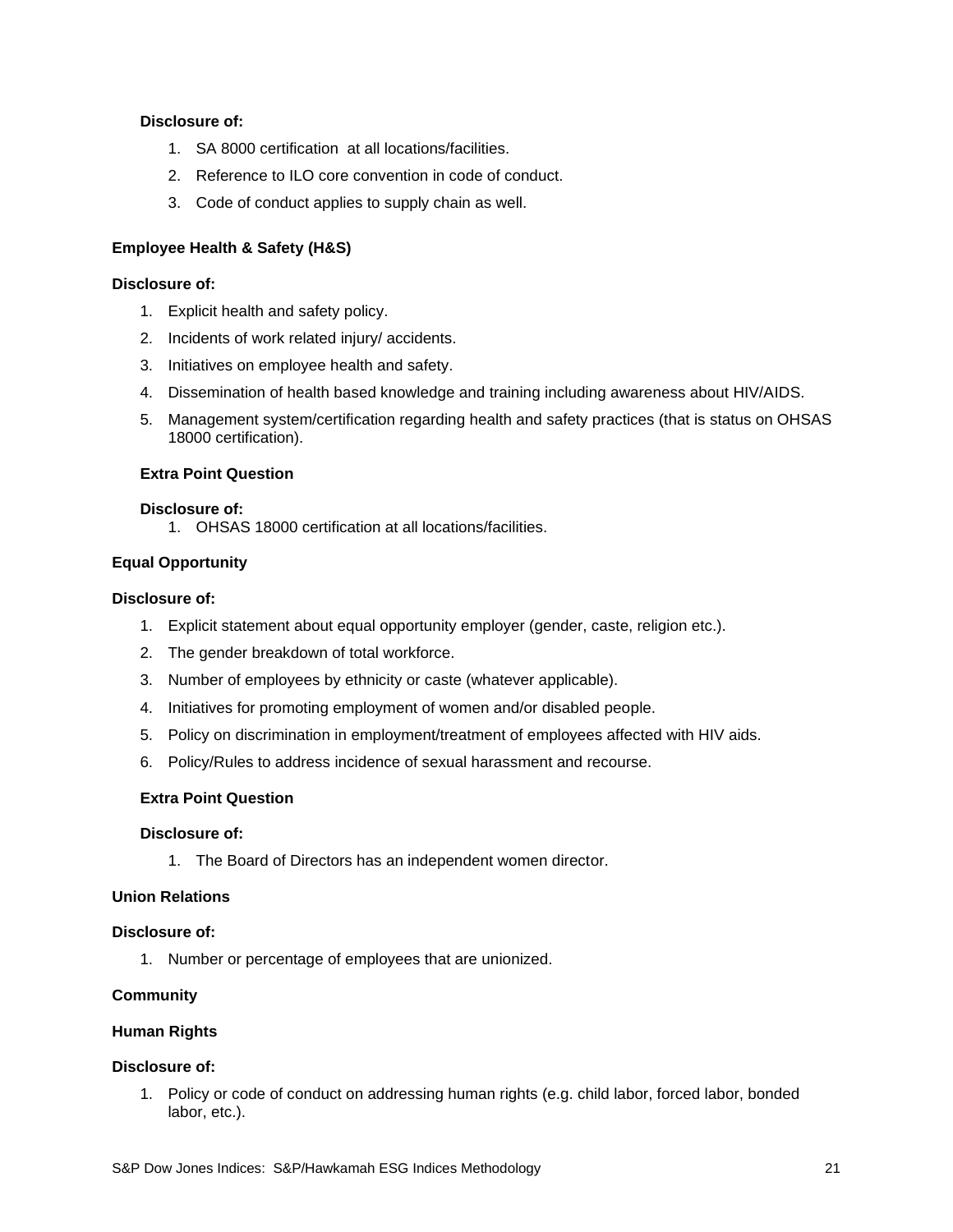#### **Community Investment**

#### **Disclosure of:**

- 1. Explicit policy/statement regarding community investment.
- 2. Initiatives on community awareness or education.
- 3. Company participation in public-private initiatives for community development.
- 4. Description/Amount of total contributions/donations to charitable initiatives (health, education etc.).

#### **Customers/Product**

#### **Product Safety**

#### **Disclosure of:**

1. Policy/procedures on recall of product.

#### **Anti-trust**

#### **Disclosure of:**

1. Policies covering fair practices and monopolistic practices.

#### **Customer Outreach and Product Quality**

- 1. Annual expenditure incurred on customer awareness initiatives.
- 2. Number of customer satisfaction surveys conducted in a year.
- 3. Mechanism for redressing grievances and feedback from customer.
- 4. Policy/procedures for protection of customer confidentiality/privacy.
- 5. Procedures and programs for adherence to laws, standards, and voluntary codes related to marketing communications including advertising, promotion and sponsorship.
- 6. Policy/procedures on customer education regarding product/service provided.
- 7. Management system/certification regarding product quality (status on ISO 9000/Six sigma).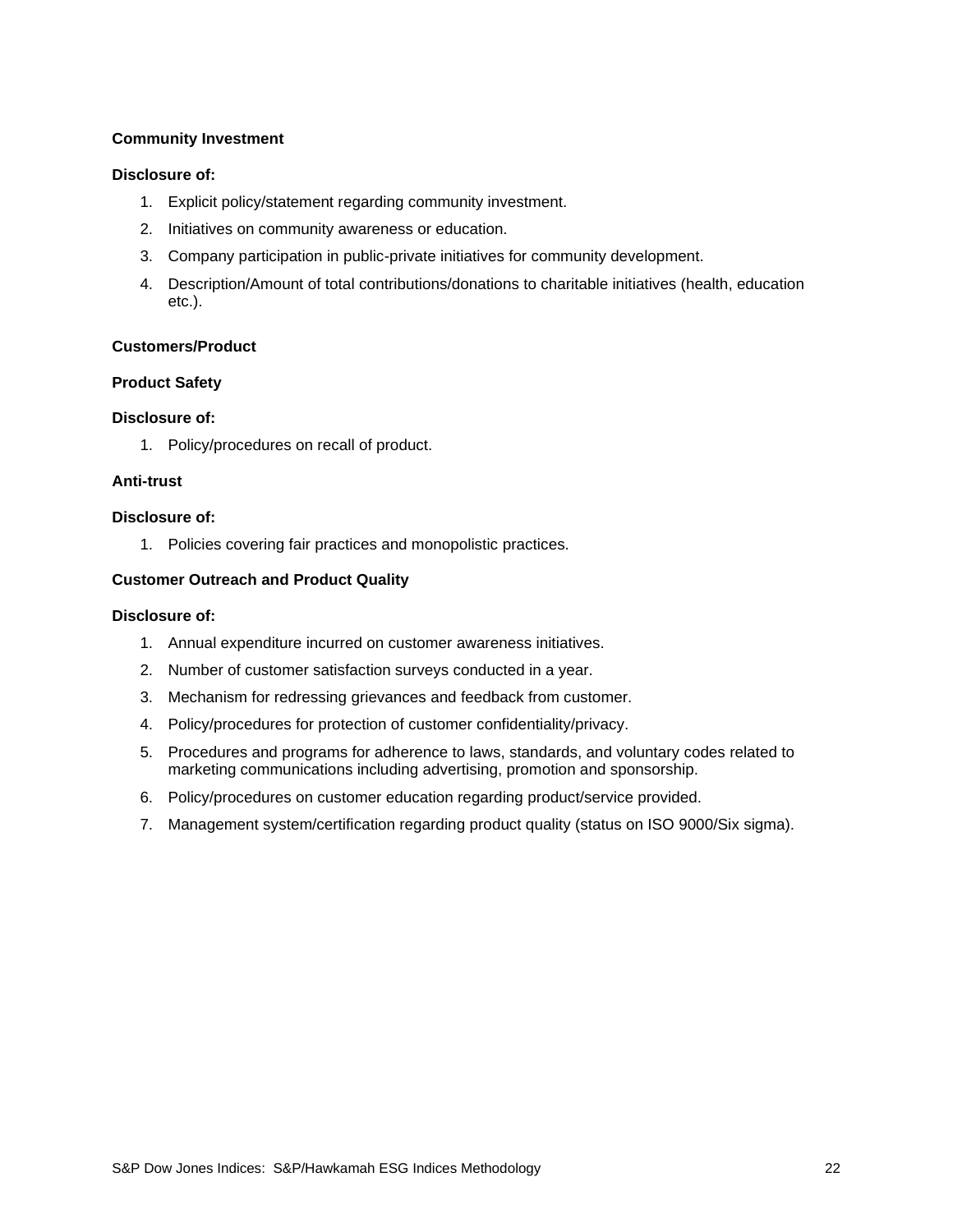### <span id="page-23-0"></span>Disclaimer

Copyright © 2020 S&P Dow Jones Indices LLC. All rights reserved. STANDARD & POOR'S, S&P, S&P 500, S&P 500 LOW VOLATILITY INDEX, S&P 100, S&P COMPOSITE 1500, S&P MIDCAP 400, S&P SMALLCAP 600, S&P GIVI, GLOBAL TITANS, DIVIDEND ARISTOCRATS, S&P TARGET DATE INDICES, GICS, SPIVA, SPDR and INDEXOLOGY are registered trademarks of Standard & Poor's Financial Services LLC ("S&P"). DOW JONES, DJ, DJIA and DOW JONES INDUSTRIAL AVERAGE are registered trademarks of Dow Jones Trademark Holdings LLC ("Dow Jones"). These trademarks together with others have been licensed to S&P Dow Jones Indices LLC. Redistribution or reproduction in whole or in part are prohibited without written permission of S&P Dow Jones Indices LLC. This document does not constitute an offer of services in jurisdictions where S&P Dow Jones Indices LLC, S&P, Dow Jones or their respective affiliates (collectively "S&P Dow Jones Indices") do not have the necessary licenses. Except for certain custom index calculation services, all information provided by S&P Dow Jones Indices is impersonal and not tailored to the needs of any person, entity or group of persons. S&P Dow Jones Indices receives compensation in connection with licensing its indices to third parties and providing custom calculation services. Past performance of an index is not an indication or guarantee of future results.

It is not possible to invest directly in an index. Exposure to an asset class represented by an index may be available through investable instruments based on that index. S&P Dow Jones Indices does not sponsor, endorse, sell, promote or manage any investment fund or other investment vehicle that is offered by third parties and that seeks to provide an investment return based on the performance of any index. S&P Dow Jones Indices makes no assurance that investment products based on the index will accurately track index performance or provide positive investment returns. S&P Dow Jones Indices LLC is not an investment advisor, and S&P Dow Jones Indices makes no representation regarding the advisability of investing in any such investment fund or other investment vehicle. A decision to invest in any such investment fund or other investment vehicle should not be made in reliance on any of the statements set forth in this document. Prospective investors are advised to make an investment in any such fund or other vehicle only after carefully considering the risks associated with investing in such funds, as detailed in an offering memorandum or similar document that is prepared by or on behalf of the issuer of the investment fund or other investment product or vehicle. S&P Dow Jones Indices LLC is not a tax advisor. A tax advisor should be consulted to evaluate the impact of any tax-exempt securities on portfolios and the tax consequences of making any particular investment decision. Inclusion of a security within an index is not a recommendation by S&P Dow Jones Indices to buy, sell, or hold such security, nor is it considered to be investment advice.

These materials have been prepared solely for informational purposes based upon information generally available to the public and from sources believed to be reliable. No content contained in these materials (including index data, ratings, credit-related analyses and data, research, valuations, model, software or other application or output therefrom) or any part thereof ("Content") may be modified, reverseengineered, reproduced or distributed in any form or by any means, or stored in a database or retrieval system, without the prior written permission of S&P Dow Jones Indices. The Content shall not be used for any unlawful or unauthorized purposes. S&P Dow Jones Indices and its third-party data providers and licensors (collectively "S&P Dow Jones Indices Parties") do not guarantee the accuracy, completeness, timeliness or availability of the Content. S&P Dow Jones Indices Parties are not responsible for any errors or omissions, regardless of the cause, for the results obtained from the use of the Content. THE CONTENT IS PROVIDED ON AN "AS IS" BASIS. S&P DOW JONES INDICES PARTIES DISCLAIM ANY AND ALL EXPRESS OR IMPLIED WARRANTIES, INCLUDING, BUT NOT LIMITED TO, ANY WARRANTIES OF MERCHANTABILITY OR FITNESS FOR A PARTICULAR PURPOSE OR USE, FREEDOM FROM BUGS, SOFTWARE ERRORS OR DEFECTS, THAT THE CONTENT'S FUNCTIONING WILL BE UNINTERRUPTED OR THAT THE CONTENT WILL OPERATE WITH ANY SOFTWARE OR HARDWARE CONFIGURATION. In no event shall S&P Dow Jones Indices Parties be